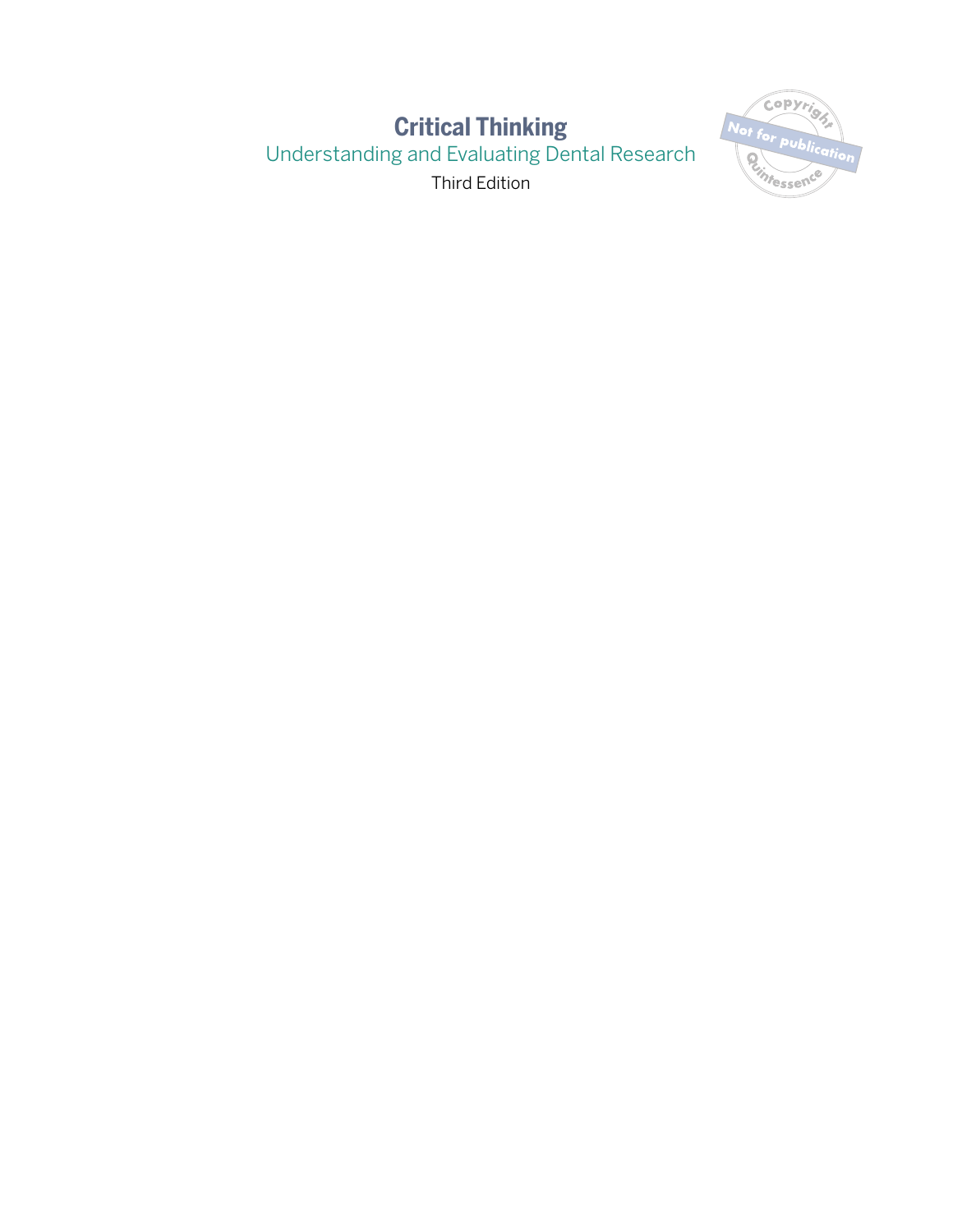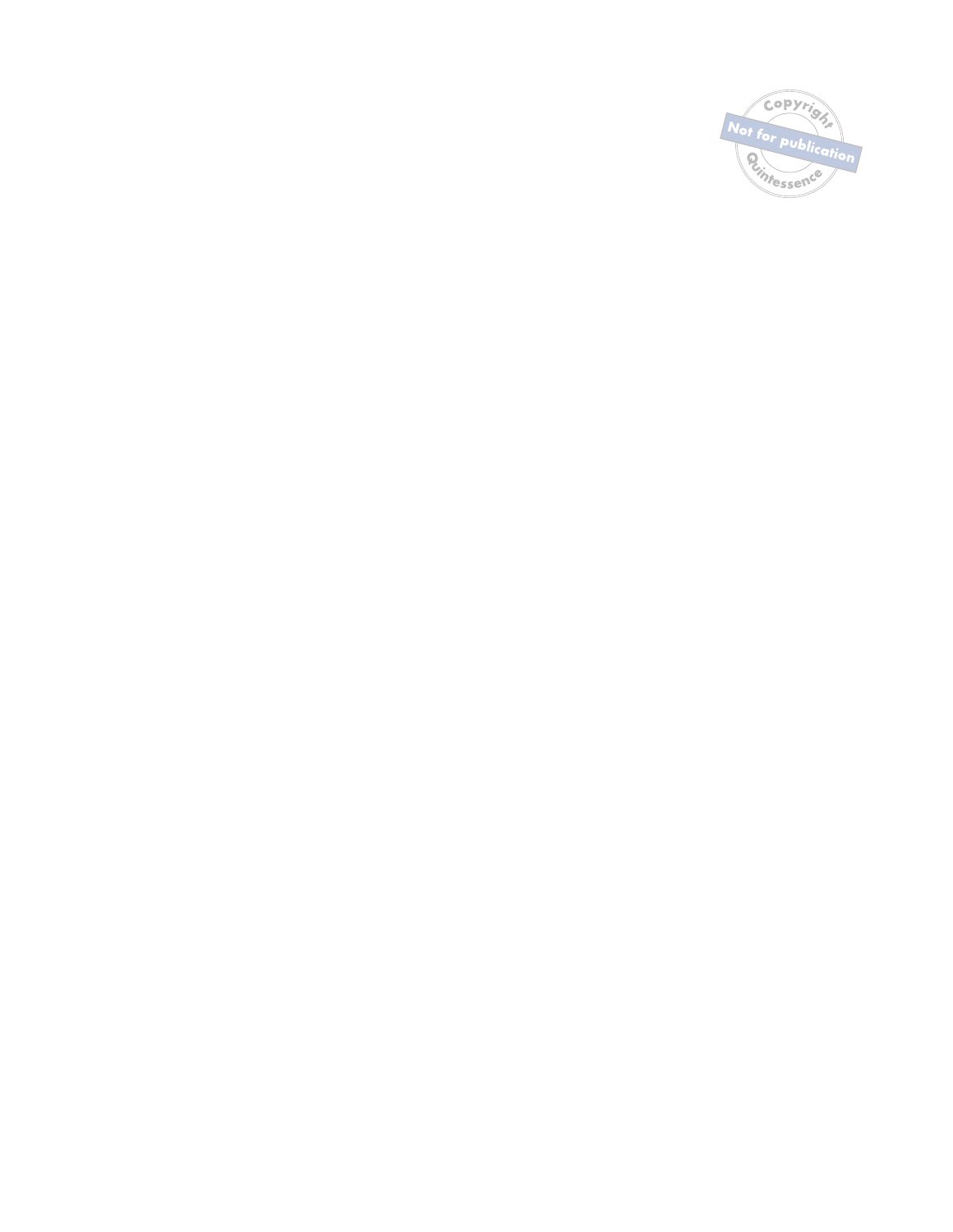### **Understanding and Evaluating Dental Research**

**Thinking**

**Critical** 

Third Edition

### **Donald Maxwell Brunette, PhD**

Professor Emeritus Department of Oral Biological and Medical Sciences Faculty of Dentistry University of British Columbia Vancouver, Canada

### With contributions by

Ben Balevi, DDS, MSc Adjunct Professor Faculty of Medicine University of British Columbia

Private Practice Vancouver, Canada Helen L. Brown, MLIS, MAS, MA Reference Librarian University of British Columbia Library Vancouver, Canada

**COPY** 

Printessen

for publicatio

QUINTESSENCE PUBLISHING

Berlin, Barcelona, Chicago, Istanbul, London, Mexico City, Milan, Moscow, Paris, Prague, São Paulo, Seoul, Tokyo, Warsaw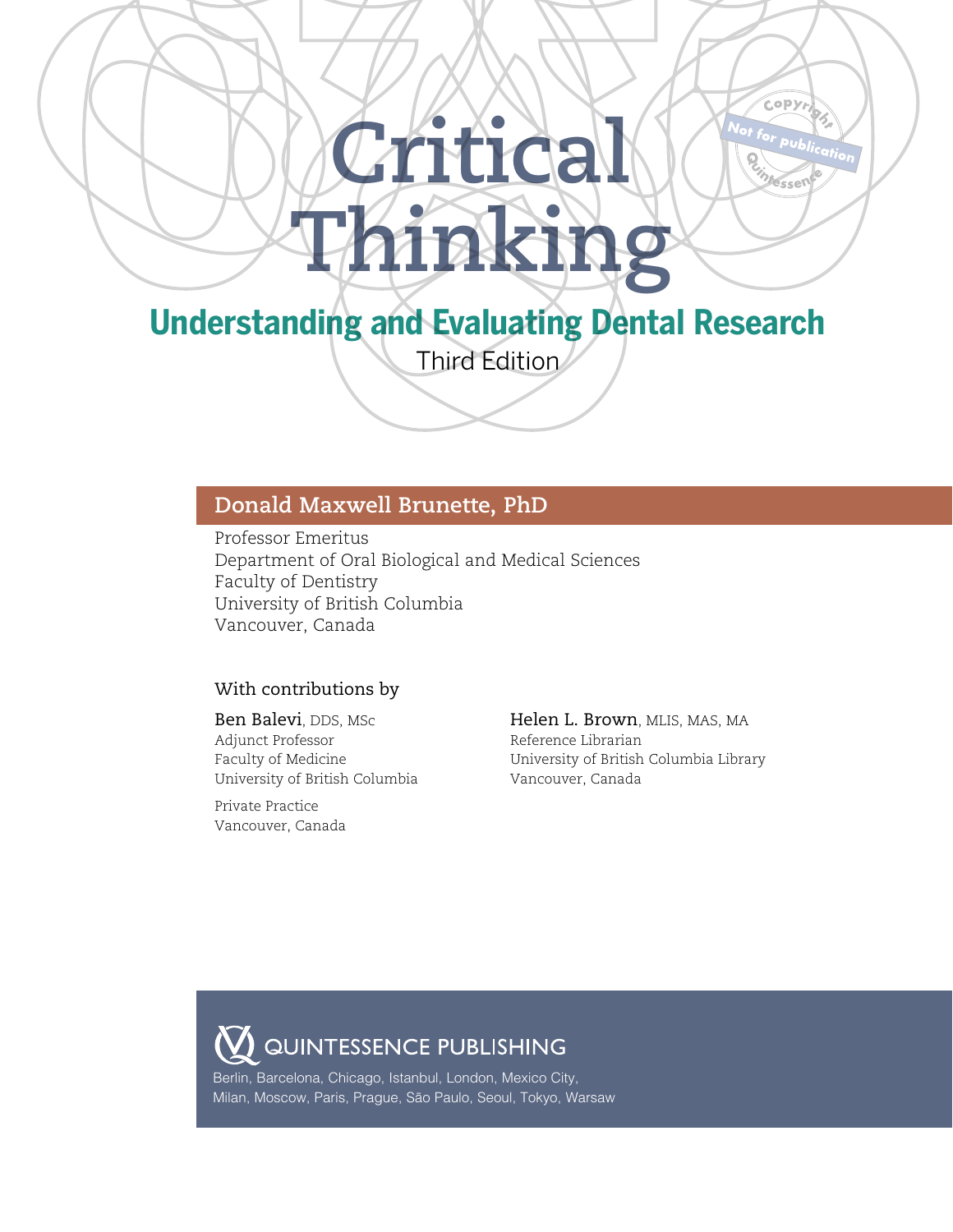

### Library of Congress Cataloging-in-Publication Data

Names: Brunette, Donald Maxwell, author. Title: Critical thinking : understanding and evaluating dental research / Donald Maxwell Brunette. Description: Third edition. | Batavia, IL : Quintessence Publishing Co, Inc, [2019] | Includes bibliographical references and index. Identifiers: LCCN 2019017538 (print) | LCCN 2019018451 (ebook) | ISBN 9780867158014 (ebook) | ISBN 9780867158007 (softcover) Subjects: | MESH: Dental Research Classification: LCC RK80 (ebook) | LCC RK80 (print) | NLM WU 20.5 | DDC 617.6/027--dc23 LC record available at https://lccn.loc.gov/2019017538

### **QUINTESSENCE PUBLISHING USA**

© 2020 Quintessence Publishing Co, Inc Quintessence Publishing Co Inc 411 N Raddant Road Batavia, IL 60510 www.quintpub.com

5 4 3 2 1

All rights reserved. This book or any part thereof may not be reproduced, stored in a retrieval system, or transmitted in any form or by any means, electronic, mechanical, photocopying, or otherwise, without prior written permission of the publisher.

Editor: Zachary Kocanda Design: Sue Zubek Production: Sarah Minor

Printed in Korea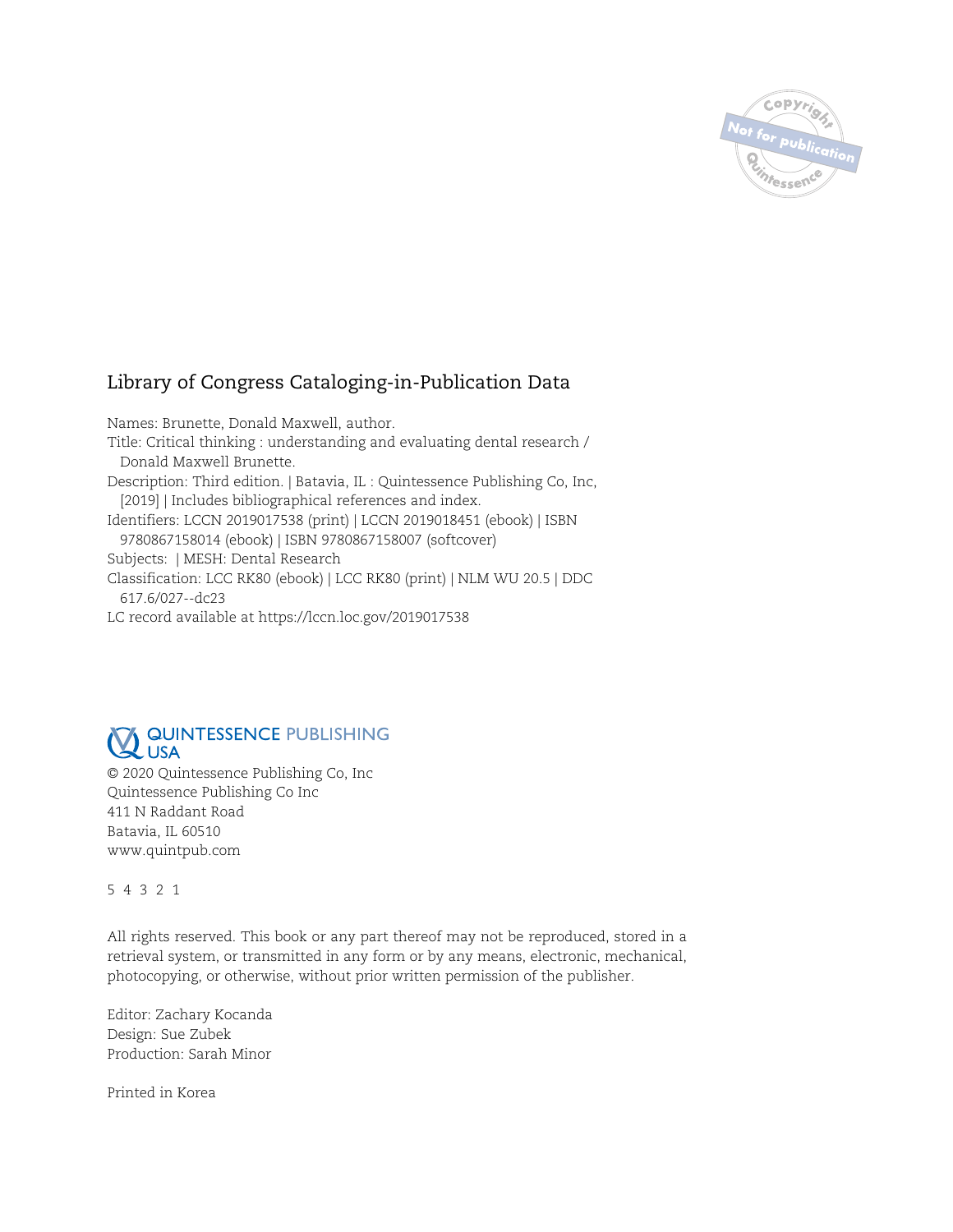



*Dedication vii Preface viii*

- Reasons for Studying Critical Thinking *1*
- Scientific Method and the Behavior of Scientists *13*
- The Components of a Scientific Paper *32*
- Rhetoric *40*
- Searching the Dental Literature *55* with Helen L. Brown
- Logic: The Basics *74*
- Introduction to Abductive and Inductive Logic: Analogy, Models, and Authority *84*
- Causation *97*
- Quacks, Cranks, and Abuses of Logic *110*
- Elements of Probability and Statistics, Part 1: Discrete Variables *128*
- Elements of Probability and Statistics, Part 2: Continuous Variables *145*
- The Importance of Measurement in Dentistry *152*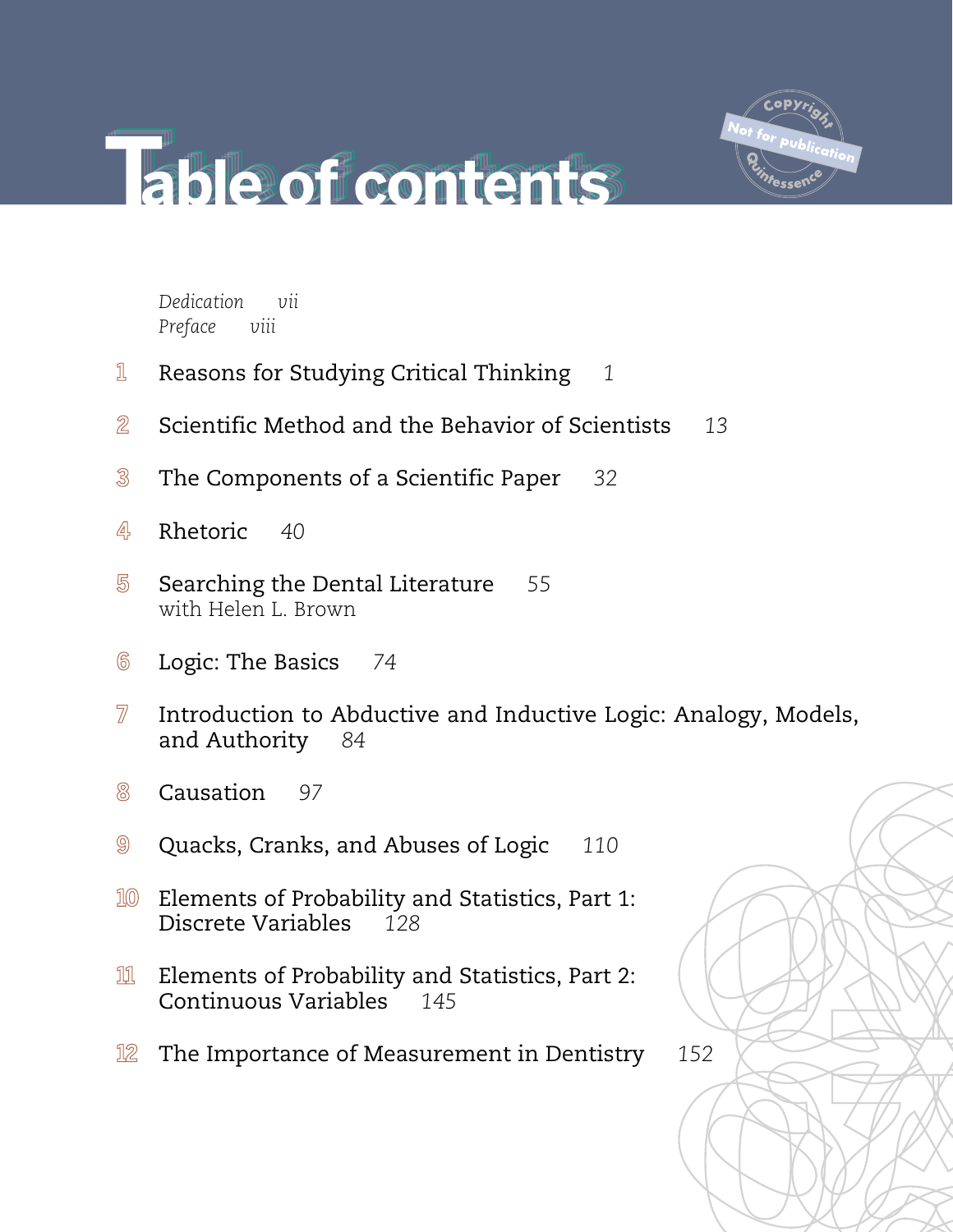

- Errors of Measurement *163*
- Presentation of Results *173*
- Diagnostic Tools and Testing *197* with Ben Balevi
- Research Strategies and Threats to Validity *232*
- Observation *245*
- Correlation and Association *257*
- Experimentation *274*
- Experiment Design *288*
- Statistics As an Inductive Argument and Other Statistical Concepts
- Judgment *315*
- Introduction to Clinical Decision Making *333* with Ben Balevi
- Exercises in Critical Thinking *356*

*Appendices 375 Index 397*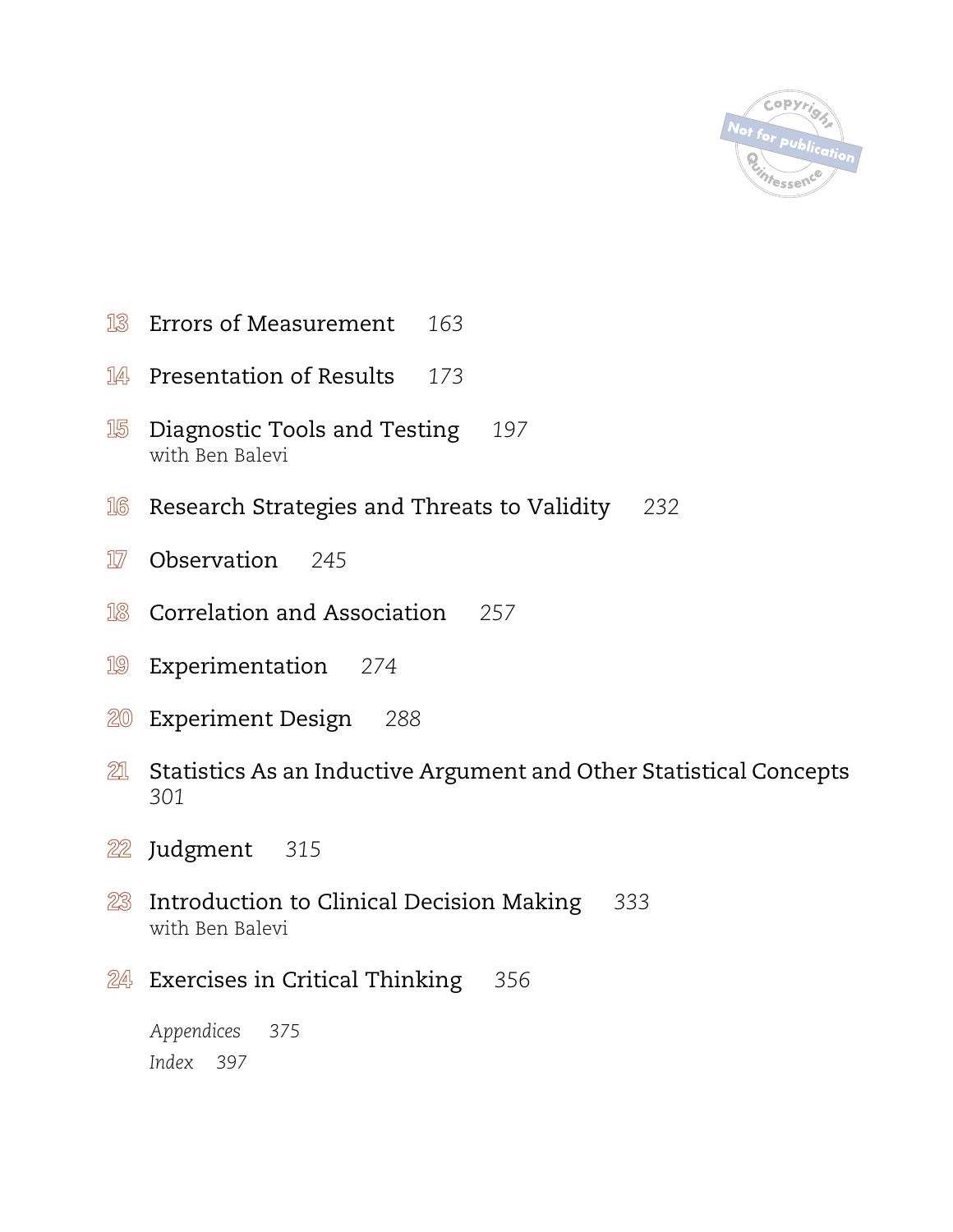

# **Dedication DDDDedication edication edication edication**

To the late Doug Waterfield, with whom I collaborated extensively once it became clear through the in vivo studies of Babak Chehroudi that macrophages played an important role in tissue response to the topography of implants. Doug was a tireless advocate for students in the Faculty of Dentistry and spared no effort to help them succeed.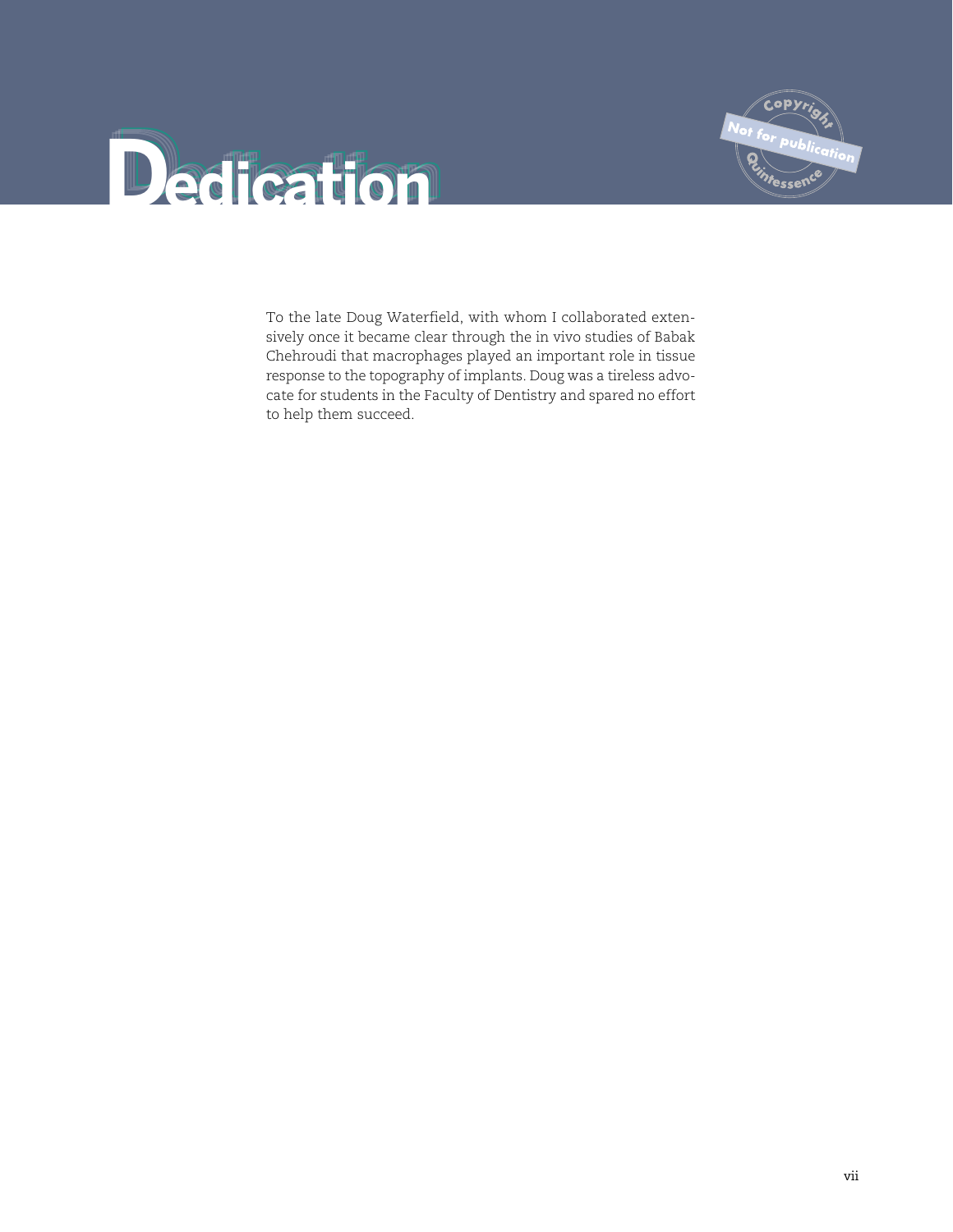

## **reface PPPPreface reface reface reface**

The need for a third edition of *Critical Thinking* was driven by developments in dental and biomedical research conditions and practice, as well as reader comments. The third edition emphasizes the practical application of critical thinking in the production and evaluation of scientific publications. A number of issues are now more prominent.

Thanks to the Internet, patients of today have much more information (both accurate and inaccurate) than the patients of yesteryear. The consequence to dentists is that they must explain and be prepared to justify their clinical decisions with evidence. This requires that dentists be capable of unearthing relevant information and evaluating alternatives by accepted criteria so that patients can be confident in their dentist's recommendations. In line with the virtual revolution entailed in dealing with the ever-expanding scientific literature, the chapter on searching the dental literature now emphasizes scholarly publishing issues at all stages of research in addition to covering more traditional topics such as types of resources and searching techniques. The preparation of systematic reviews is discussed in greater detail, as are the strengths and weaknesses of various services such as Web of Science and Google Scholar as well as approaches to identifying relevant evidence in grey literature and its use in reviews. The author of the revised chapter is Helen Brown, who has taken over from Kathy Hornby, for whose contribution I continue to be grateful. Helen has master's degrees in English literature and library science, along with frontline experience resolving student problems in literature searches. She has made significant changes in the emphasis of this chapter. For example, the increasing trend toward open access publications and open science initiatives is addressed, providing important information for both prospective authors and readers with limited access to expensive subscription-based resources. The strengths and weaknesses of the h-index, now widely used

viii

by researchers to demonstrate the impact of their work, is also now considered, and there is updated information on impact factors of dental journals and other bibliographic tools.

A second new contributor is Ben Balevi, who takes over the chapter on diagnostic tests and measures from my former student Carol Oakley, whose contributions continue to influence the current chapter. Ben has a master's degree in evidence-based dentistry and has been recognized for his contributions in this area by the American Dental Association.

There have been considerable changes in other aspects of the book as well. A new chapter discusses the function of each section of the scientific paper so that researchers can check that their papers are fulfilling the expectations of readers and referees.

The coverage on logic has expanded to include more material on informal logic, for example, the use of Walton's critical questions for evaluating causation. The informal logic used in the refereeing process in which the burden of proof shifts from authors to reviewers and back has been added to complement the argumentation maps found in the chapter on judgment that features tactical details such as rebuttals, caveats, and supporting evidence. The intent is to give investigators a practical approach to anticipating and dealing with criticisms. The chapter on judgment now includes materials of both historical (Darwin's decision to marry and Benjamin Franklin's moral algebra) and novel decision-making heuristics, such as fast frugal heuristics.

Clinical decision making has been given its own chapter and expanded to include detailed, workedout calculations and clinical scenarios. In addition to decision tree analysis, two elements of central importance to patients are presented with workedout calculations: cost-effectiveness analysis and willingness to pay analysis.

The chapter on diagnostic tools and testing has been expanded to include new worked-out calculations and examples, as well as illustrations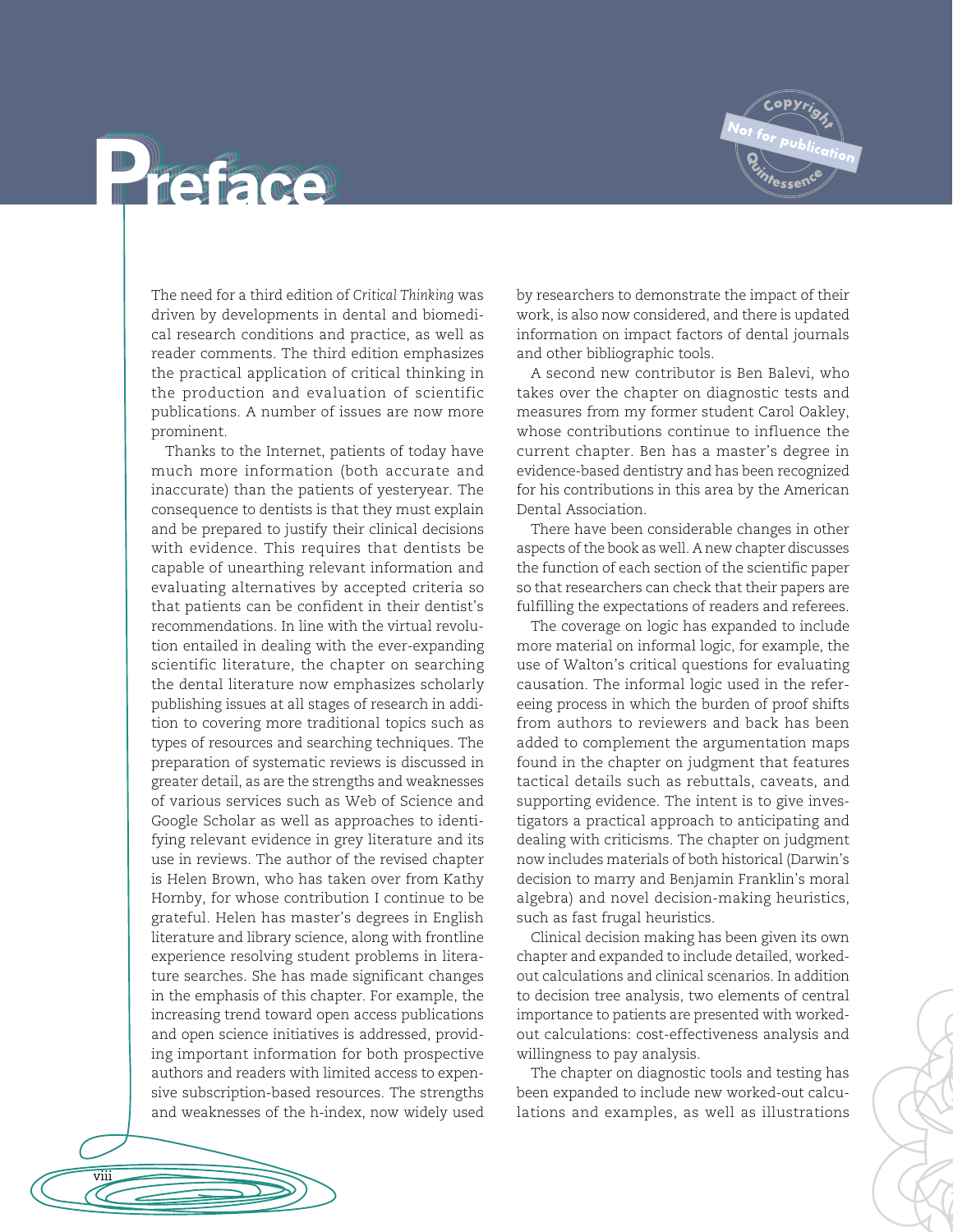

to clarify this topic, which many find difficult and confusing.

The chapter on experimentation now covers randomized field trials, a method employed in causally dense environments such as business problems, often combined with trial-and-error approaches. The technique is evolving but has been found useful by organizations such as Google that run thousands of randomized field trials.

The statistics chapter has expanded coverage of Bayesian statistics, as this approach is expected to become more widely used. The chapter on presenting results contains new illustrations and more extensive discussion of the integrity-based principles for displaying information emphasized by Tufte. The section on the behavior of scientists has been expanded with discussion on the reproducibility crisis now shaking some scientists' faith in the reliability of reported results, even including those published in high-impact journals. All chapters have also been improved by the addition of updates, revisions, or examples.

I acknowledge the support of my colleagues who have never hesitated to provide advice in their respective domains of expertise. I also thank my former students, friends, and collaborators, whose insights inform numerous sections. Regular University of British Columbia (UBC) contributors in this way include Babak Chehroudi, Tim Gould, Hugh Kim, Chris Overall, Mandana Nematollahi, Eli Konorti, and Nick Jaeger (Electrical and Computer Engineering). Colleagues outside UBC, Christopher McCulloch (University of Toronto), Ken Yaegaki (Nippon Dental University), and Doug Hamilton (Western University), have also provided advice and encouragement. I also thank my collaborators at the Swiss Institute of Technology (Zurich), Professors Marcus Textor and Nicolas Spencer, and my former post-doc Dr Marco Wieland, for continuing my education in surface science. Of course, I would be an ingrate if I failed to acknowledge the continuing support of my wife Liz, sons Max and Regan (and their partners Heather and Malizza), who provided various examples used in the book including the exploits of my problem-solving grandson Calixte and developing gymnast granddaughter Genèvieve.

I also thank Quintessence for their ongoing support through three editions of this work. This edition has been facilitated through the efforts of Bill Hartman and Bryn Grisham. Zach Kocanda has been exemplary in his attention to detail, often under trying circumstances, in editing the manuscript.

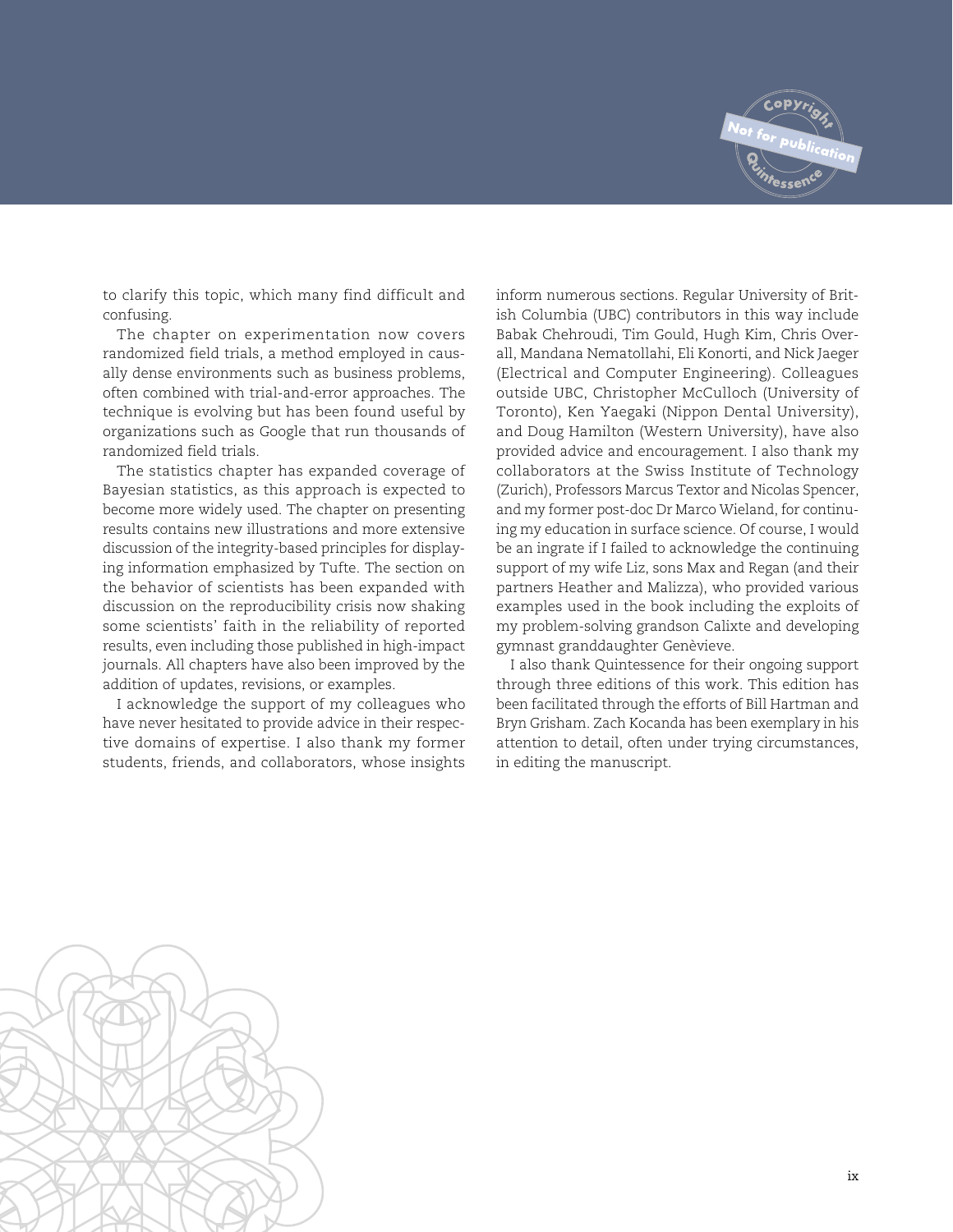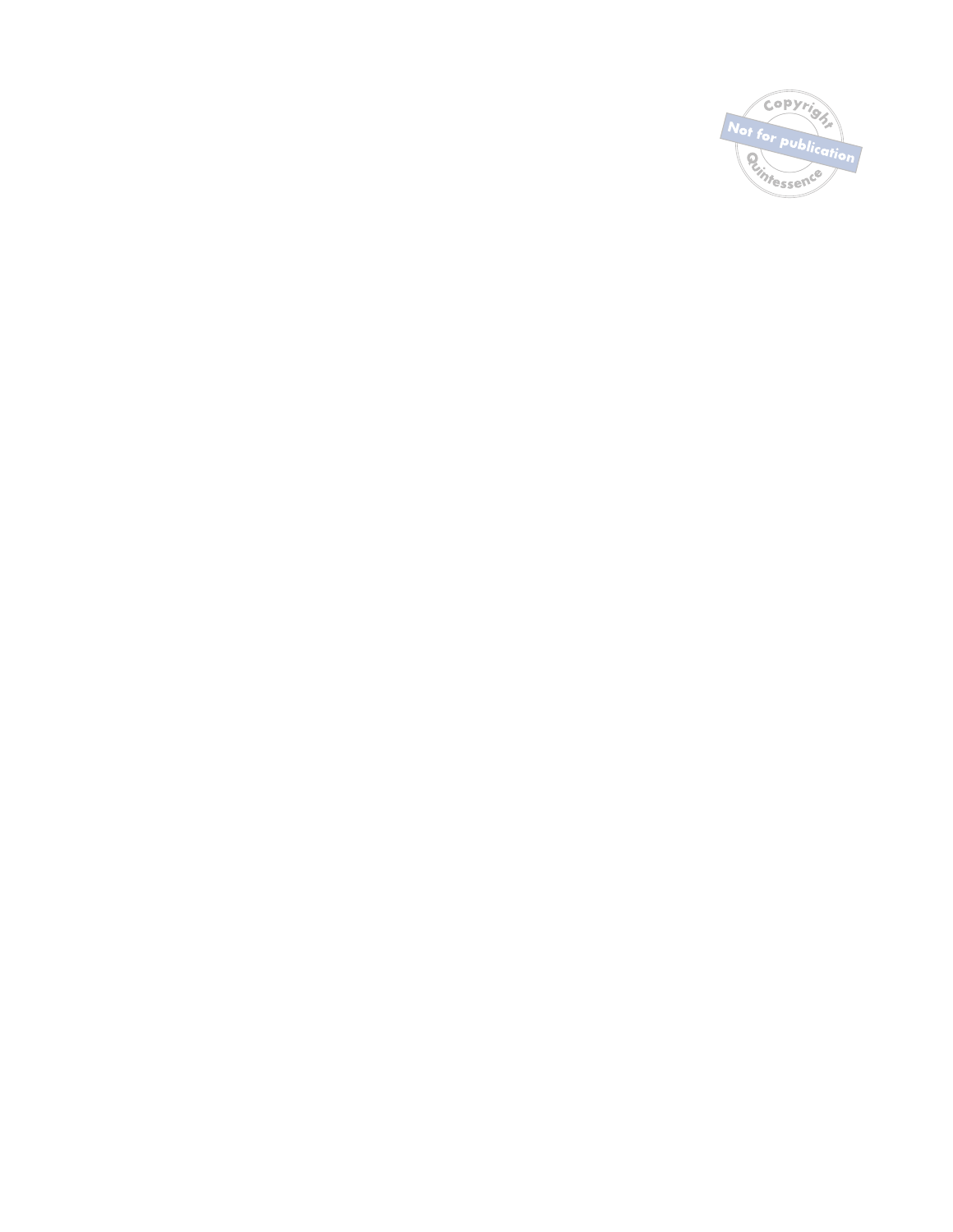## 1 **Reasons for Studying Critical Thinking**

### Critical Thinking

*Critical thinking* has been defined many ways, from the simple—"Critical thinking is deciding rationally what to or what not to believe"<sup>2</sup> —to the more detailed "Critical thinking is concerned with reason, intellectual honesty, and open-mindedness, as opposed to emotionalism, intellectual laziness, and closed-mindedness"<sup>3</sup> —to the nearly comprehensive:

Critical thinking involves following evidence where it leads; considering all possibilities; relying on reason rather than emotion; being precise; considering a variety of possible viewpoints and explanations; weighing the effects of motives and biases; being concerned more with finding the truth than with being right; not rejecting unpopular views out of hand; being aware of one's own prejudices and biases; and not allowing them to sway one's judgment.<sup>3</sup>

Self-described practitioners of critical thinking range from doctrinaire postmodernists who view the logic of science with its "grand narratives" as inherently subordinating<sup>4</sup> to market-driven dentists contemplating the purchase of a digital impression scanner. In this book, critical thinking, and in particular the evaluation of scientific information, is conceived as "organized common sense" following Bronowski's view of science in general.<sup>5</sup> Of course, common sense can be quite uncommon. A secondary use of the term *critical thinking* implies that common sense involves a set of unexamined and erroneous assumptions. For example, prior to Galileo, everyone "knew" that heavy objects fell faster than lighter ones. Critical thinking as organized common sense takes the systematic approach of examining assumptions. The professional use of critical thinking is particularly complex for dental professionals because they live in two different worlds. On the one hand, they are health professionals treating patients who suffer from oral diseases.

## 44

**LOPYright COPYright COPYRIGHT** 

COPYRIGHT COPYRIGHT

**2** *Printessence* 

**1** Not for publication

 $\left(\frac{1}{2}\right)$ 

**1**

It has happened more than once that I found it necessary to say of one or another eminent colleague, 'He is a very busy man and half of what he publishes is true but I don't know which half.'"

ERWIN CHARGAFF1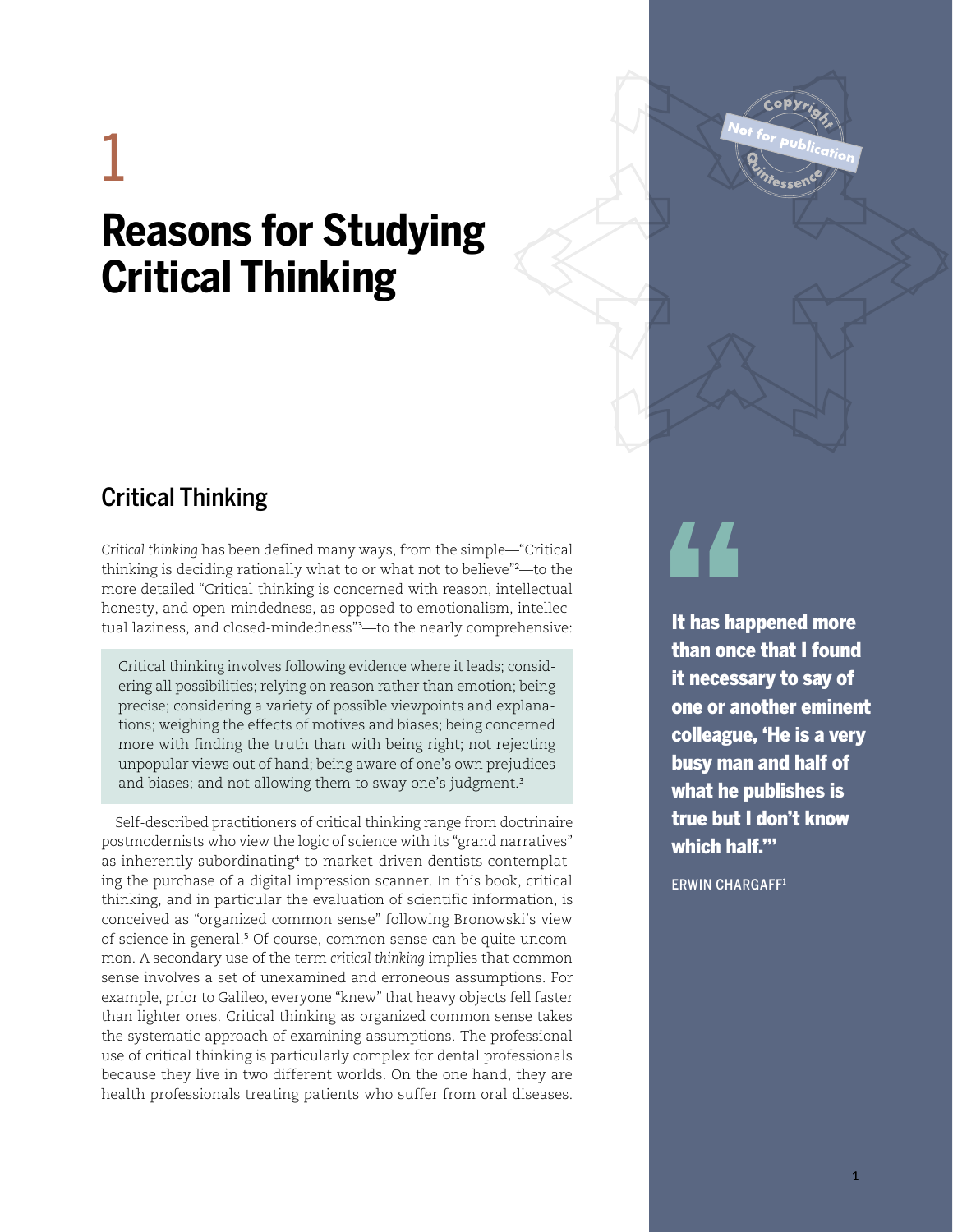**1**

**1**

 **<sup>1</sup> 1**

 **1 1**

**1 1 1 1**<br>**1 1 1 1**<br>**1 1 1 1**<br>**1 1 1 1**<br>**1** On the other hand, dentists typically also inhabit the business world, where decisions may be based on the principle of maximizing income from their investment. Dental practice is based only very loosely on responding to disease<sup>6</sup>; less than one-third of patient visits result in identifying a need for restorative care.<sup>7</sup> Twenty percent of work is elective, such as most of orthodontics, tooth whitening, and veneers, and typically that work comprises the most lucrative aspects of practice. Thus, the information that must be evaluated in performing these disparate roles covers the spectrum from advertisements to financial reports to systematic meta-analysis of health research.

> Dentists are health professionals, people with specialized training in the delivery of scientifically sound health services. The undergraduate dental curriculum is designed to give dental students the basic knowledge to practice dentistry scientifically, at least to the extent allowed by the current state of knowledge. But if any guarantee can be made to dental students, it is that dentistry will change, because the knowledge base of biomedical and biomaterial sciences grows continually. Most dentists today have had to learn techniques and principles that were not yet known when they were in dental school. In the future, as the pace of technologic innovation continues to increase and the pattern of dental diseases shifts, the need to keep up-to-date will be even more pressing. Means of staying current include interacting with colleagues, reading the dental literature, and attending continuing education courses—activities that require dentists to evaluate information. Yet, there is abundant historical evidence that dentists have not properly evaluated information. Perhaps the best documented example in dentistry of a widely accepted yet erroneous hypothesis is the focal infection theory. Proposed in 1904 and accepted by some clinicians until the Second World War, this untested theory resulted in the extraction of millions of sound teeth.<sup>8</sup> But errors are not restricted to the past; controversial topics exist in dentistry today because new products or techniques are continually introduced and their usefulness debated. Ideally, dentists should become sophisticated consumers of research who can distinguish between good and bad research and know when to suspend judgment. This goal is different from proposing that dentists become research workers. One objective of this book is to provide the skills enabling a systematic method for the evaluation of scientific papers and presentations.

> A marked addition to the challenges of dental practice in recent years is that patients have increased access through the Internet to information as well as

**COPY** misinformation. Dentists thus are **multiply to** be questioned by patients on proposeup. The public me and options. In responding to such  $q$  destions, clearly advantageous for dentists to be able to present a rational basis for their choices. Chapter 23 covers an evidence-based approach to clinical decision making and appendix 9 provides a template for dental offices to use in documenting their decisions based on recent evidence.

A systematic approach to analyzing scientific papers has to be studied, because this activity requires more rigor than the reasoning used in everyday life. Faced with an overabundance of information and limited time, most of us adopt what is called a *make-sense epistemology*. The truth test of this epistemology or theory of knowledge is whether propositions make superficial sense.<sup>9</sup> This approach minimizes the cognitive load and often works well for day-to-day short-term decision making. In 1949, Zipf of Harvard University published *Human Behaviour and the Principle of Least Effort*, in which he stated:

The Principle of Least Effort means, for example, that in solving his immediate problems he will view these against a background of his probable future problems, *as estimated by himself*. Moreover, he will strive to solve his problems in such a way as to minimize the *total work* that he must expend in solving *both* his immediate problems and his probable future problems.<sup>10</sup>

Zipf used data from diverse sources ranging from word frequencies to sensory sampling to support his thesis. Although the methods and style of psychologic research have changed, some more recent discoveries, such as the concept of *cognitive miser* in studies of persuasion,<sup>11</sup> coincide with Zipf's principle. Kahneman in *Thinking, Fast and Slow* has elevated the principle to a law noting that we "conduct our mental lives by the law of least effort."<sup>12</sup>

In science, the objective is not to make easy shortterm decisions but rather to explain the phenomena of the physical world. The goal is accuracy, not necessarily speed, and different, more sophisticated, more rigorous approaches are required. Perkins et al<sup>9</sup> have characterized the ideal skilled reasoner as a critical epistemologist who can challenge and elaborate hypothetical models. Where the makes-sense epistemologist or naive reasoner asks only that a given explanation or model makes intuitive sense, the critical epistemologist moves beyond that stage and asks why a model may be inadequate. That is, when evaluating and explaining,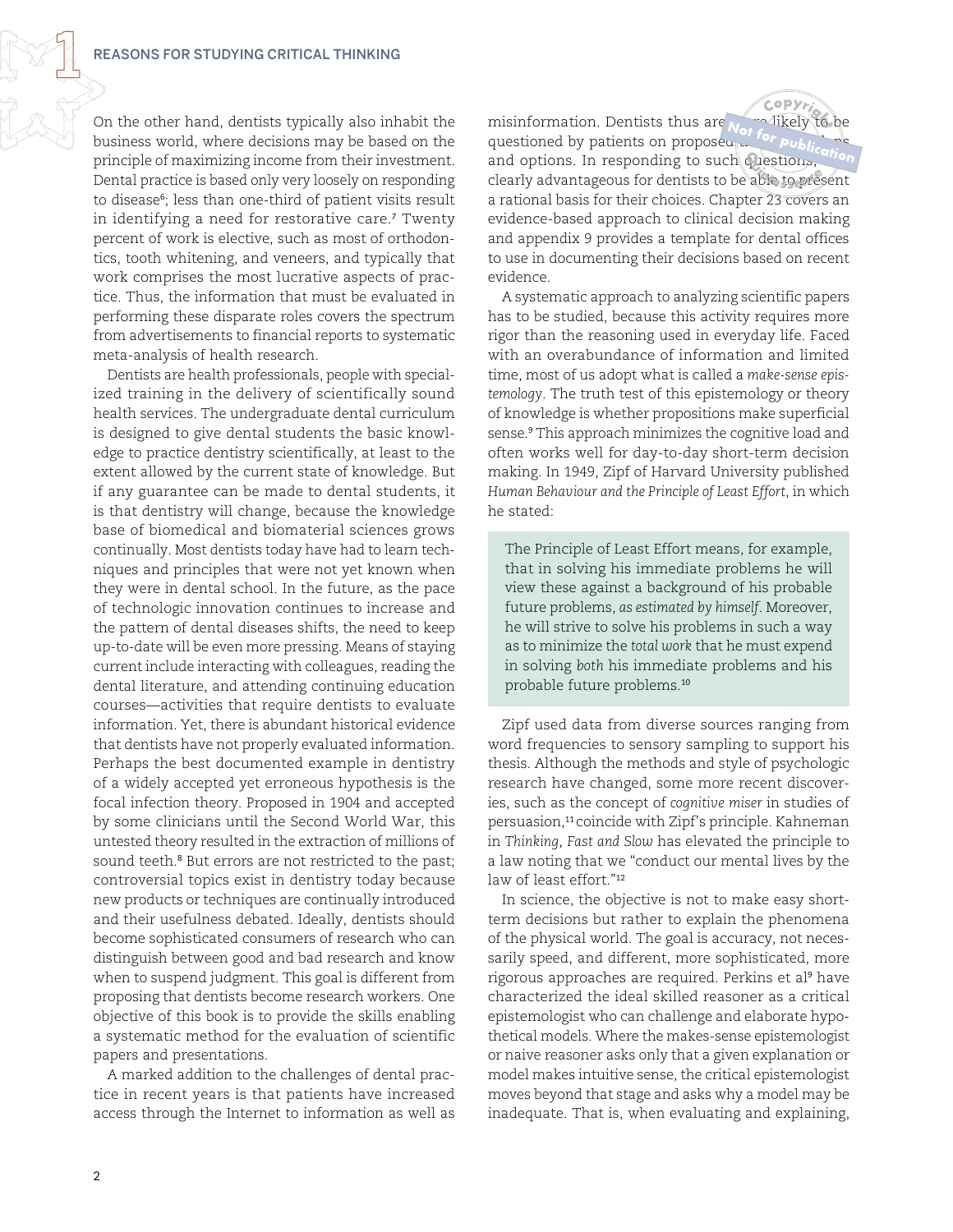$\sqrt{2\pi}$ 

| <b>MOuality</b><br>Level of evidence guideline recommendations of the United States Agency for Healthcare Rese<br>Table 1-1<br>Wol for |                                                                                   |                |
|----------------------------------------------------------------------------------------------------------------------------------------|-----------------------------------------------------------------------------------|----------------|
| Level                                                                                                                                  | Type of study                                                                     | recommendation |
|                                                                                                                                        | Supportive evidence from well-conducted RCTs that include 100 patients or more    | $\mathsf{H}$   |
| $\overline{2}$                                                                                                                         | Supportive evidence from well-conducted RCTs that include fewer than 100 patients | A              |
| 3                                                                                                                                      | Supportive evidence from well-conducted cohort studies                            | $\overline{A}$ |
| 4                                                                                                                                      | Supportive evidence from well-conducted case-control studies                      | B              |
| 5                                                                                                                                      | Supportive evidence from poorly controlled or uncontrolled studies                | B              |
| 6                                                                                                                                      | Conflicting evidence with the weight of evidence supporting the recommendation    | B              |
|                                                                                                                                        | Expert opinion                                                                    | С              |

RCTs, randomized controlled trials.

the critical epistemologist asks both *why* and *why not* a postulated model may work. The critical epistemologist arrives at models of reality, using practical tactics and skills and drawing upon a large repertoire of logical and heuristic methods.<sup>9</sup>

Psychologic studies have indicated that everyday cognition comprises two sets of mental processes, System 1 and System 2, which work in concert, but there is some debate whether they operate in a parallel or sequential manner. System 1 operates quickly and effortlessly, whereas System 2 is deliberate and requires attention and effort.<sup>12</sup> System 2 is a rule-based system, and engaging System 2 is the surest route to fallacy-free reasoning.<sup>13</sup> System 2 becomes engaged when it catches an error made by the intuitive System 1. The good news is that extensive work by Nisbett and colleagues (briefly reviewed by Risen and Gilovich<sup>13</sup>) showed that people can be trained to be better reasoners and that people with statistical backgrounds were less likely to commit logical fallacies. Nisbitt and colleagues further demonstrated that even very brief training was effective in substantially reducing logical and statistical errors. Thus this book has chapters on logic and statistics.

A second objective of the book is to inculcate the habits of thought of the critical epistemologist in readers concerned with dental science and clinical dentistry.

### *The scope of the problem*

In brief, the problems facing anyone wishing to keep up with developments in dentistry or other health professions are that *(1)* there is a huge amount of literature, *(2)* it is growing fast, *(3)* much of it is useless in terms

of influencing future research (less than 25% of all papers will be cited 10 times in all eternity,<sup>14</sup> and a large number are never cited at all), and *(4)* a good deal of the research on a clinical problem may be irrelevant to a particular patient's complaint

The actual rate of growth of the scientific literature has been estimated to be 7% per year of the extant literature, which in 1976 comprised close to 7.5 million items.<sup>11</sup> This rate of growth means that the biomedical literature doubles every 10 years. In dentistry, there are about 500 journals available today.<sup>15</sup> Many dental articles are found in low-impact journals, but, ignoring these, there were still 2,401 articles published in 1980 in the 30 core journals.<sup>16</sup> More recently, it has been estimated that about 43,000 dental-related articles are published per year.

However, the problem is not intractable. Relman,<sup>17</sup> a former editor of the *New England Journal of Medicine*, believes that most of the important business of scientific communication in medicine is conducted in a very small sector of top-quality journals. The average practitioner needs to read only a few well-chosen periodicals.<sup>17</sup> The key to dealing with the problem of the information explosion is in choosing what to read and learning to evaluate the information.

Dentists are exposed to diverse information sources, and the important issues vary depending on the source. For example, a dentist may wish to determine whether potassium nitrate toothpastes reduce dentin hypersensitivity. One approach would be to look up a systematic review on this topic in the Cochrane Library,<sup>18</sup> which many regard as the highest level in the hierarchy of evidence (Table 1-1). The skills required to understand the review would include a basic knowledge of statistics and research design. The same dentist, facing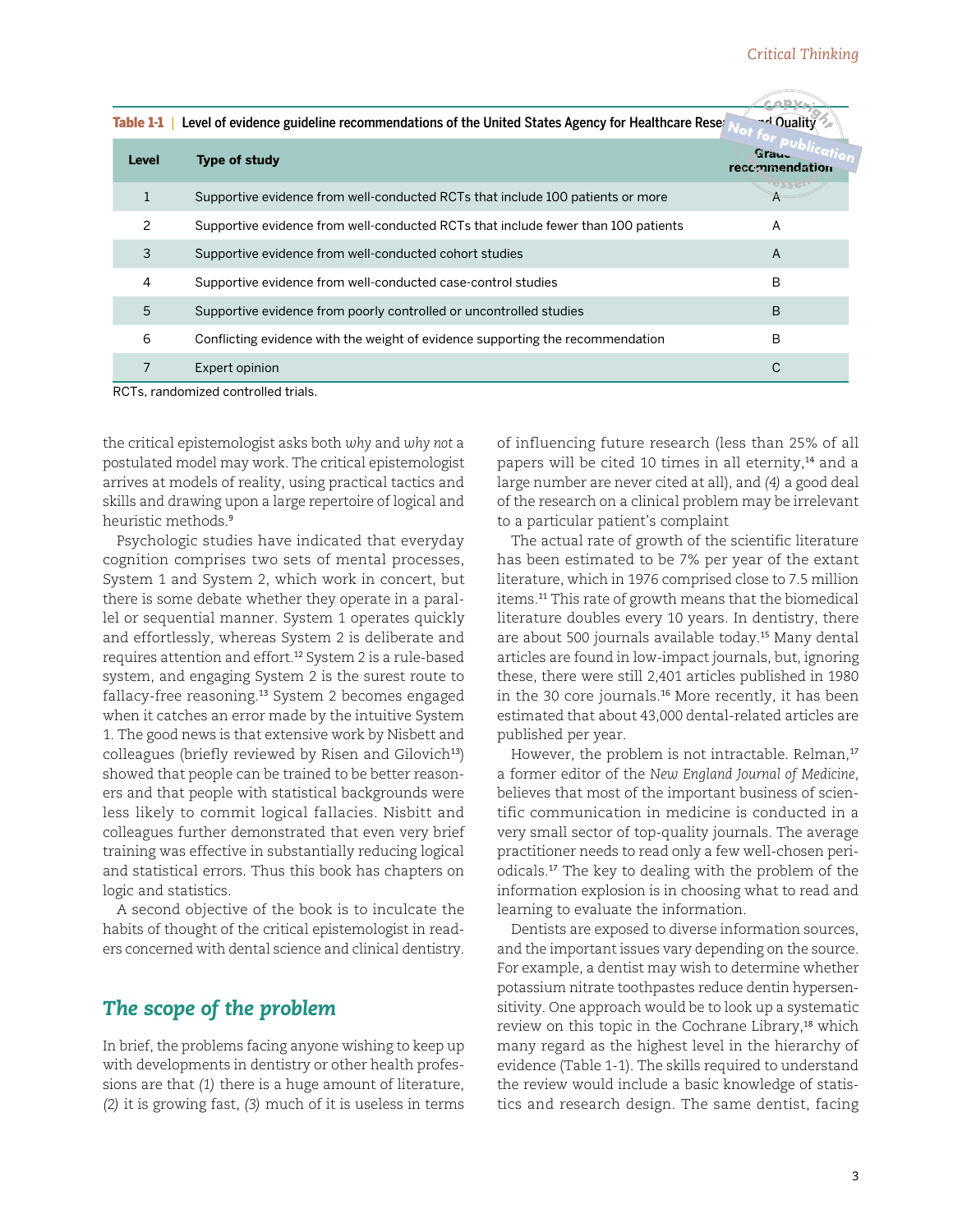**1**

**1**

 **<sup>1</sup> 1**

 **1 1**

**1 1 1 1**<br>**1 1 1**<br>**1 1**<br>**1** the competitive pressures of his or her local market, might also want to determine whether a particular laser-bleaching process should be adopted for the practice. In that instance, there might not be a relevant Cochrane review, and there may not even be a relevant paper in a refereed journal to support a decision. Available evidence might consist of advertising brochures and anecdotes of colleagues. The dentist may have to employ a different set of skills, ranging from evaluating the lie factor in graphics (see chapter 14) to disentangling rhetoric from fact. Advertisements and salesmanship are persuasive exercises; the chapter on rhetoric (chapter 4) deals with means of persuasion.

Typically, dentists acquire information on innovative procedures through participation in networks in which their colleagues supply informal data on the effectiveness of the innovations. Nevertheless, dentists cite reading peer-reviewed dental literature and experimental studies as the gold standard for determining the quality of innovations.<sup>19</sup> New technology is often introduced into their practices through trial and error; dentists take the pragmatic approach of directly determining what works in their hands in their practice.<sup>19</sup> Doubtless, some of the personal and financial expenses typical of the trial-and-error approach could be reduced with more effective evaluation of information prior to selecting a material or technique for testing.

This book focuses on evaluating refereed scientific papers, but many of the issues of informational quality and questions that should be asked apply equally to other less formal channels of communication.

### *What is a scientific paper?*

The Council of Biology Editors defines a *scientific paper*  as follows:

An acceptable primary scientific publication must be the first disclosure containing sufficient information to enable peers *(1)* to assess observations; *(2)* to repeat experiments; and *(3)* to evaluate intellectual processes; moreover, it must be sensible to sensory perception, essentially permanent, available to the scientific community without restriction, and available for regular screening by one or more of the major recognized secondary services.<sup>20</sup>

Similar ideas were stated more succinctly by DeBakey,<sup>21</sup> who noted that the contents of an article should be new, true, important, and comprehensible.

**CODV** A good deal of the literature circulated to dentists coes not meet these requirements. But even the public that throwaway or controlled-circulation magazines  $\mathfrak{u}_{\mathfrak{u}\alpha}$ little more than vehicles for advertisements, the amount of information published annually appears formidable.

One approach to dealing with a large number of papers is to disregard original papers and receive information secondhand. Dental and medical journals present reviews of current research in specific clinical or scientific fields; some journals, such as *Dental Clinics of North America* and the *Journal of Evidence Based Dentistry*, are exclusively devoted to this approach. Although this tactic reduces the volume of literature to be covered, it does not solve the problem of evaluating the information contained in the reviews. To perform this task effectively, a researcher must be able to assess the soundness of the reviewer's conclusions. In deciding to accept information secondhand, the researcher is also deciding whether the author of the review is a reliable, objective authority. Thus, the problem of evaluation has been changed, but not eliminated.

This book focuses on the primary literature, where it is hoped that new, true, important, and comprehensible information is published. The systematic review, a relatively new review form, attempts to deal with some of the more glaring problems of traditional reviews and is covered briefly in chapter 5. Although useful for some purposes, the systematic review has its own shortcomings, and the researcher must judge how these affect the conclusions. Journals vary in quality; chapter 5 also discusses bibliometric approaches of ranking journals. In the following section, I present a brief review of how articles get published that may help explain some of this variation.

### The Road to Publication

### *The author*

The author's goal is to make a significant contribution to the scientific literature: a published paper. To accomplish that goal, the author will have to produce a submission for publication whose contents are new, true, important, and comprehensible. Moreover, the author wants to publish the paper in a journal whose readers will likely find the paper of interest and hopefully be influenced by it. As journals vary in the rigor they demand and the length of papers they accept, the author needs to identify the best journal for his or her purposes.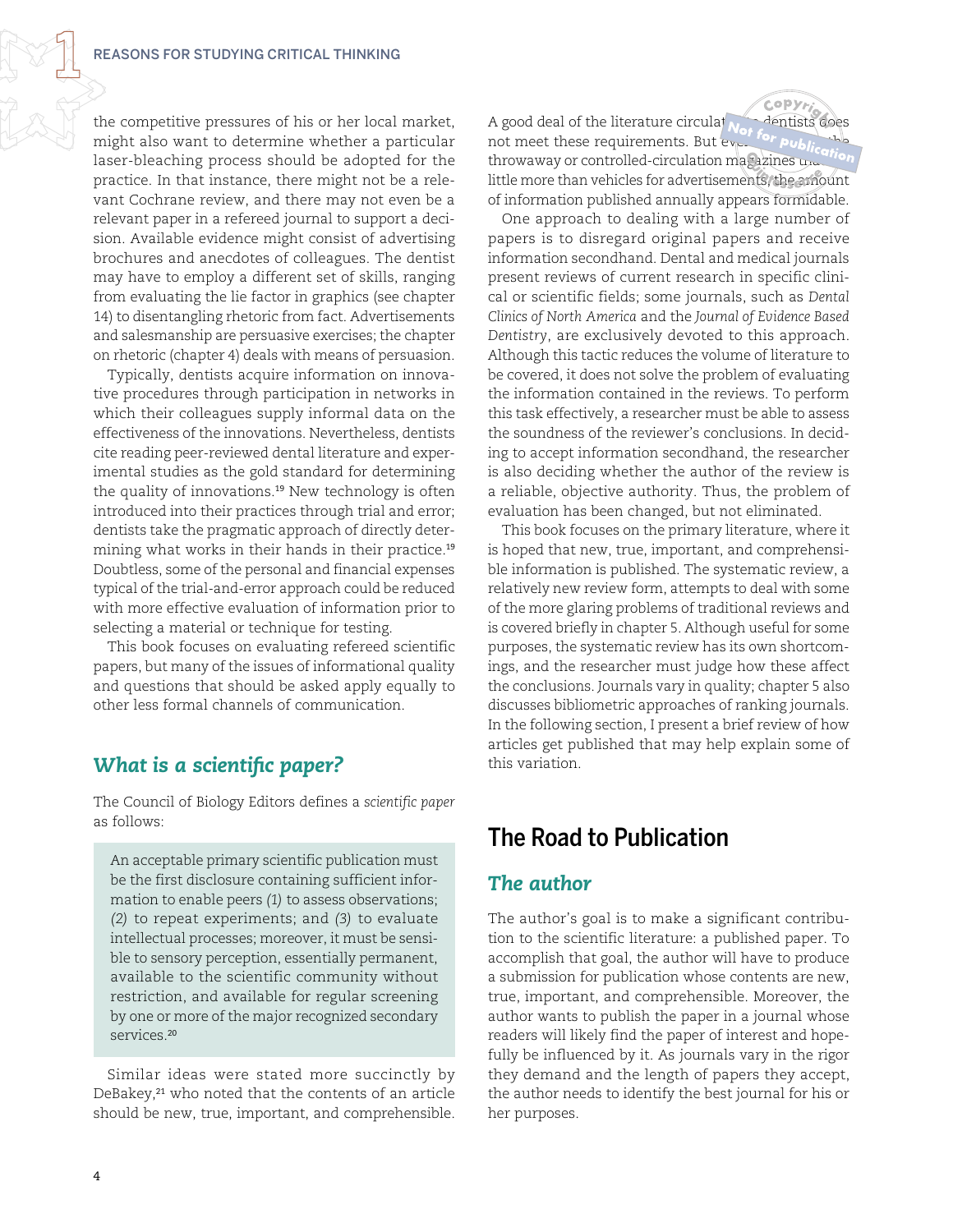### *Refereed versus nonrefereed journals*

The first hurdle faced by an article submitted for publication is an editor's decision on the article's suitability for the journal. Different journals have different audiences, and the editors are the arbiters of topic selection for their journal. Editors can reject papers immediately if they think the material is unsuited to their particular journal.

In some journals, acceptance or rejection hinges solely on the opinion of the editor. However, this method is problematic because informed decisions on some papers can only be made by experts in a particular field. Therefore, as a general rule, the most highly regarded journals ask the opinion of such specialists, called *referees* or *editorial consultants*. Referees attempt to ensure that a submitted paper does not demonstrably deviate from scientific method and the standards of the journal. Whether a journal is refereed can be determined by consulting Ulrich's Periodicals Directory (ulrichsweb. com). Editors usually provide referees with an outline of the type of information that they desire from the referee. The criteria for acceptance will necessarily include both objective (eg, obvious errors of fact or logic) and subjective (eg, priority ratings) components. Unfortunately, the task of refereeing is difficult and typically unpaid. Refereeing is often squeezed in among other academic activities, so it should not be surprising that it sometimes is not done well and that referees often disagree.

Studies of the reliability of peer-review ratings are disappointing for readers wanting to keep faith in the peer-review system. Reliability quotients, which can range from 0 (no reliability) to 1 (perfect reliability), for various attributes of papers submitted to a psychology journal<sup>22</sup> follow:

- Probable interest in the problem: 0.07
- Importance of present contribution: 0.28
- Attention to relevant literature: 0.37
- Design and analysis: 0.19
- Style and organization: 0.25
- Succinctness: 0.31
- Recommendation to accept or reject: 0.26

Despite such issues, there is evidence that the review process frequently raises important issues that, when resolved, improve the manuscript substantially.<sup>23</sup>

After consulting with referees, the editor decides whether the paper should be *(1)* published as is—a comparatively rare event; *(2)* published after suitable revision; or *(3)* rejected. Journals reject papers in proportions varying from 0% to greater than 90%.

**COPY** The literature available to dental  $h_{\rm eff}$  is professionals ranges the spectrum of refereed to  $\mathbf{p}$ . For  $\mathbf{p}$   $\mathbf{q}$  from low (or no) rejection rates to high rejection rates. Journal of Dental Research, for example, used to have a 50% rejection rate (Dawes, personal communication, 1990), but that has risen so that 25 years later some 90% of submissions are rejected.<sup>24</sup> Even among high-impact journals, however, there is no guarantee that the referees did a good job. In fact, these considerations only serve to reinforce the view "caveat lector"—let the reader beware.

### *Editors and referees*

The editor of the journal and the referees are the "gatekeepers" who decide whether a manuscript is accepted. In science the basic rule appears to be something akin to "if it doesn't get published, it doesn't exist." Thus the rewards in science go to those who publish first, not the first scientist to observe a phenomenon. Obviously, pleasing these gatekeepers is essential to a scientific career.

The editor and the referees are the representatives of the readers of the journal. They protect the readers from wasting their time on obviously erroneous or uninteresting or unsuitable or unoriginal or opaque or trivial submissions. The papers in the journal must be relevant to the readership.

An important part of the editor's job is to protect authors from unjust criticism that can arise from such things as personal animosity between an author and a referee or an attempt by a referee to block publication of a competitor's work. Unfortunately, the scientists who are best able to evaluate a submission may be individuals who can suffer most from its publication, as for example occurs when the referee's own work is "scooped" (ie, published earlier by a competitor).

To justify readers' expenditure of time the paper should address a significant problem or concern and provide a significant amount of information. The length of journal articles varies; some journals publish "letters" rather than full-length papers for interesting but only briefly developed findings. Editors are interested in publishing papers that are likely to be cited in the future or, expressed another way, are building blocks for future research or clinical application. Tacker<sup>25</sup> notes that journals differ in the sophistication of their readership. A general medical journal (eg, *JAMA*) is written at the comprehension level of a thirdyear medical student, whereas a specialty journal is written for a first- or second-year resident. A scientific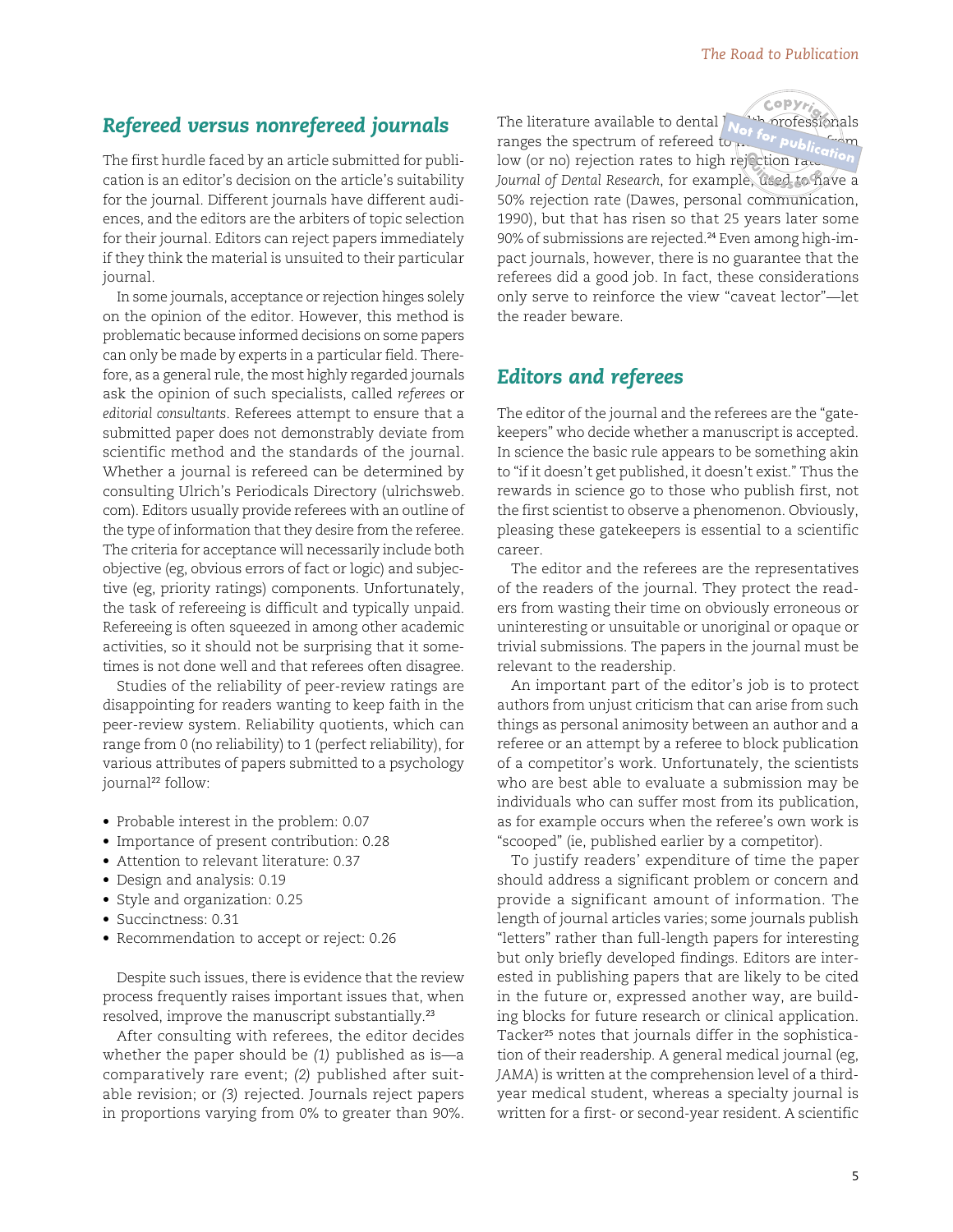**1 1 1**<br>**1 1**<br>**1 1**<br>**1 1**<br>**1**<br>**1**<br>**1** journal should be understandable to third- or fourthyear PhD candidates or above in the general field.

### **The editor**

**1**

**1**

 **<sup>1</sup> 1**

 **1 1**

The editor decides ultimately whether to accept or reject a submission. As a general rule the editor is an unpaid (or lowly paid) volunteer of distinguished standing in the field covered by the journal. The editor defines the scope of the journal (ie, what subjects are published in it), and if a manuscript falls outside the journal's mandate, it will probably be returned promptly to the author. Similarly, an editor may reject a paper on the grounds that a submission does not advance the field sufficiently or has a low potential for future impact. Such judgments are subjective but nevertheless may need to be made. I call this the "de gustibus" standard after the Latin adage, *De gustibus non est disputandum*: "In matters of taste, there can be no disputes." As the adage indicates, if a decision is made on this basis it will be difficult to persuade the editor to reverse it.

Editors are often responsible for diverse other tasks such as recruiting referees and persuading them to submit their reviews in a timely manner. Some journals have associate editors who oversee submissions in their area of expertise, and the editor must coordinate their activities as well as consult with editorial boards and deal with the various business matters. Despite the importance of their job, editors are not always appreciated by their colleagues, who may resent some decisions. Chernin playfully suggests, "Editors are also the people who separate the wheat from the chaff and frequently publish the chaff."<sup>26</sup>

After the manuscript is accepted by the editor, it may be passed on to a managing editor to take the manuscript though the production and publication process. Day<sup>27</sup> states that editors and managing editors have jobs that are made impossible by the attitudes of authors who submit to their journals. For example, authors might ignore the rules and conventions specified by the journal (eg, the format for the references). Or authors and referees may have irreconcilable views, and the editor may be caught in the middle. Given that the editor's decision could affect the author's career, it is clearly wise not to irritate editors or referees, but rather to make their job in dealing with the submission as easy as possible. That is, authors want the editor to like them, and as has been extensively studied in the psychology literature,<sup>28</sup> liking can be a key factor in persuasion, in this case persuading the editor that the submission should be published.

**COPY** An indicator of what editors want  $\mathbf{w}$  revided by the instructions given to referees of journal for public the form of a checklist or a score sheet that incorpor specific questions for reviews completed online. As an example, I compiled an indicator of some of editors' concerns by simply looking at the instructions sent to me by ten journals. The following characteristics were emphasized:

- 90% (ie, 9/10) concise
- 70% clear
- 70% evaluate by section (eg, introduction, methods)
- 70% adequacy of references
- 60% originality
- 60% adequacy of illustrations
- 50% relationship of conclusions to results

Overall the instructions emphasize economy of expression, ignoring the folk wisdom that "Sermons on brevity and chastity are about equally effective."26 Nevertheless it is useful for prospective authors to obtain a specific checklist for the journal to which they are submitting so that they can attempt to meet the journal's expectations.

### **The referees**

The referees are unpaid volunteers; nevertheless they do receive some nonmonetary rewards. They get first access to new information in a field that interests them, and their decisions can influence the direction of that field. On occasion that information may be useful—for example, a submission could contain a reference of which the referee was unaware or a new technique that might be beneficial to the referee's own research, or reading the article might prompt an idea for the referee's future research. Finally, in doing a favor to the editor in refereeing a manuscript, the referee might acquire a store of goodwill that might help when his or her own manuscript is submitted to the journal. (Another well-accepted persuasive factor—reciprocation).<sup>28</sup> Nevertheless, refereeing papers is a low-yield task—the referees' efforts help the editor and those whose papers are published, but the referee typically gets no tangible benefit save the good feeling that comes from doing the right thing. Spending their own time on work for which others will benefit is bound to lead to resentment if those potentially benefitted make the task more difficult than it need be. The applicable golden rule then is to do unto the referees as you would have them do unto you. Make it easy for the referees in the hope they will make it easy for you. In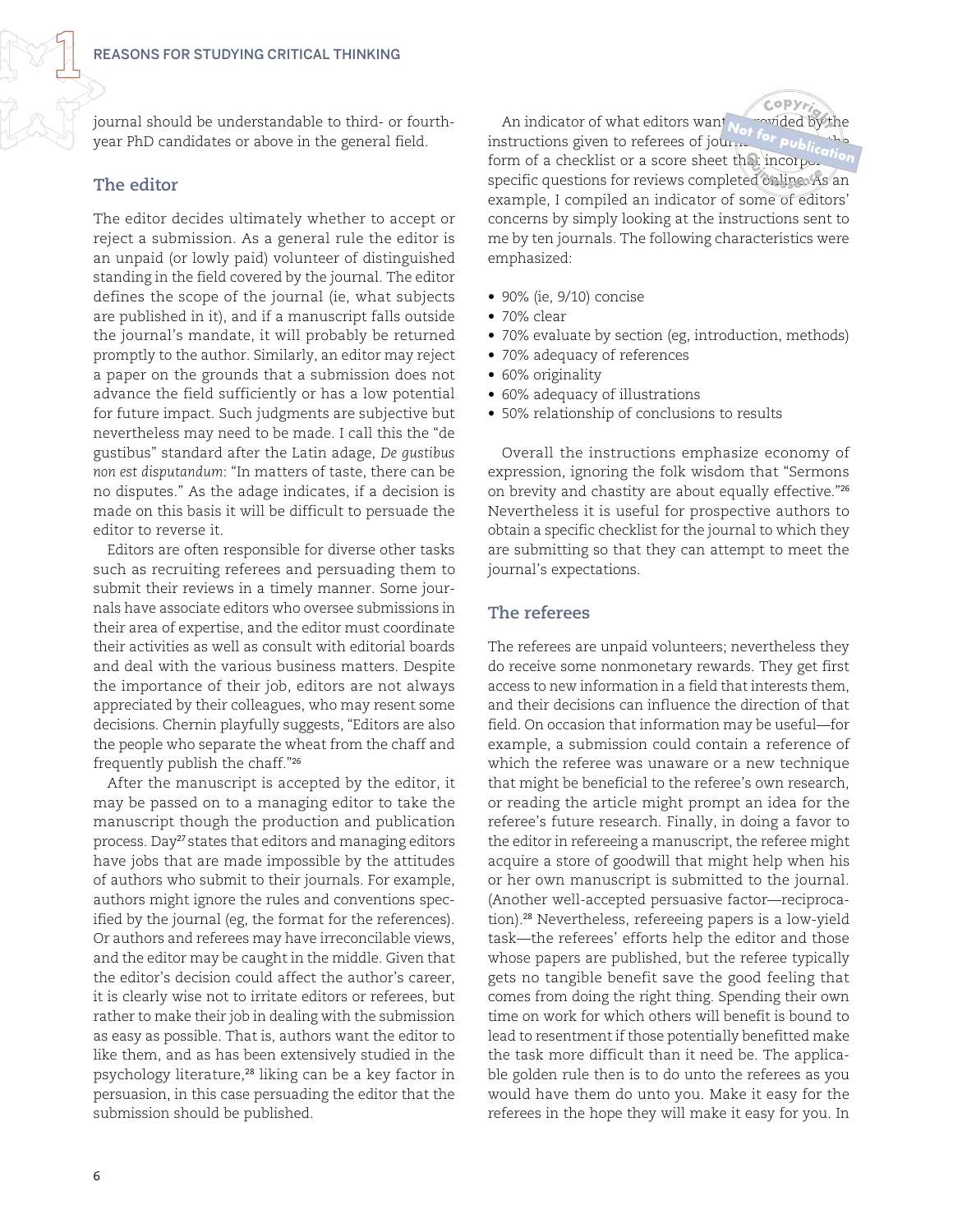this spirit then authors should attempt to meet the expectations of referees, in particular not wasting their time. In general, referees expect a scientific writing style characterized by the following qualities:

- *• Objectivity.* Data obtained from scientific observation should be capable of being repeated by any competent observer, and the interpretations should be similarly identical among investigators. Expressed another way, in the "Storybook" version of scientific method, there is no room in science for subjective personal data collection and interpretation. Sometimes writers attempt to emphasize their objectivity, and this desire to appear objective can lead to overuse of the passive voice. Of course investigators do have an axe to grind, as they want to be published so that they can reap the rewards of publication—recognition and employment being the chief among these. So a tradition has arisen whereby authors attempt to appear to be objective while being strong advocates for their position. Thus, authors make "Verbal choices . . . that capitalize on a convenient myth . . . reason has subjugated the passions."<sup>29</sup> In any case, readers have come to expect that scientific writers will present at least a veneer of objectivity (practitioners of qualitative methods might disagree), but readers have other expectations of authors as well.
- *• Logic.* Logic not only in organization but in sentence structure and meeting reader expectations.<sup>30</sup>
- *• Modesty.* Related to the scientific norm of humility (extravagant claims will attract close and probably critical attention).
- *• Clarity.* Scientific writers should follow the common advice to all writers such as avoiding misplaced modifiers, dangling participles, nonparallel constructions, stacked modifiers, etc. (There are numerous books on writing style, such as Strunk and White's *The Elements of Style*<sup>31</sup> or Zinnser's *On Writing Well*. 32)
- *• Precision.* Use of precise terminology to avoid confusion and the fallacy of equivocation.
- *• Brevity.* To conserve readers' time.
- *• Justified reasoning.* Making the reason for statements clear by referring to data in the paper (eg, "see Figure 1") or references to the literature.
- Use of signposts (eg, "our first objective…," "our second objective…"), linkage, etc.

Referees typically submit their reports by filling out forms online often accompanied by explanatory remarks in an uploaded text file.

Typically the form starts with what might be called high-level assessments—questions like accept

or reject, priority, overall length **of the paper.** More detailed points are given in the committee public to as or the editor or editor's assistant. The confident  $\|$ comments to the editor give the referee the possibility to offer frank criticism that might be construed by some authors as being insulting. For example, a referee might comment that the paper is poorly written and needs revision by a native English speaker, and such a comment might be insulting to an author who was in fact a native English speaker.

### *Referees versus authors*

Typically referees make critical comments on the papers they are reviewing ranging from the easily correctable, such as typographic errors or formatting, through more difficult problems to correct, such as lack of clarity in organization, deficiencies such as inappropriate methodology, or erroneous logic, that lead to unsupported conclusions. Typically the referees will number their comments, and the editor will require the author to address each of them. So in effect the authors and each of the referees enter into a debate presided over by the editor, who might also provide some comments, that might be classed according to the conventions of informal logic or pragmatics as a "persuasion dialogue."<sup>33</sup> The participants are obligated to give helpful and honest replies to their opponents' questions. In theory each participant in the dialogue is supposed to use arguments exclusively composed of premises that are commitments of the other participant. But in argumentation, as in life, commitments are notoriously difficult to extract from an opponent, and pretty much the best one can hope for is plausible commitment to an opinion based on reasoned evidence. In conducting the argument the participants are also obligated with a burden of proof, which shifts from one to the other during the dialog. For example, in submitting the paper the author, as proponent, assumes the burden of proof for the conclusions of the paper, and the components of the paper (ie, methods, data, figures, tables, and logic), constitute the means of bearing that burden. Similarly the referee, in making a criticism, assumes the burden of proof of justifying the criticism. This may be done by various means such as citing deficiencies in the evidence in the paper, external scientific evidence (such as previously published papers), or expected standards in the field of study. The editor forwards the referees' criticisms along with a preliminary decision to the authors who, if they want the submission to proceed to publication, are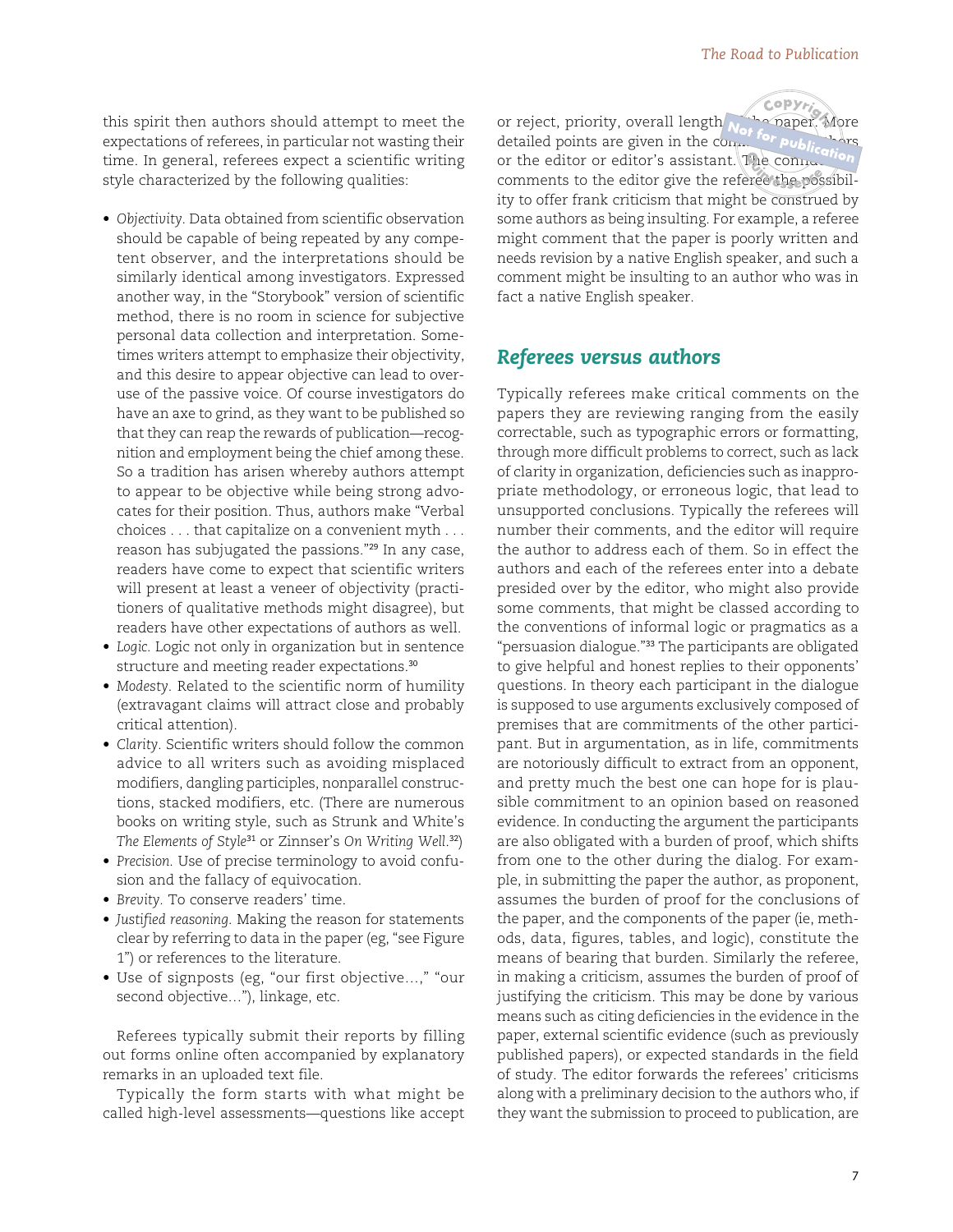**1**

**1**

 **<sup>1</sup> 1**

 **1 1**

**1 1 1** expected to bear the burden of proof in responding to the criticisms. This dialogue can be carried over several cycles. Often in my experience, it seems that referees seldom accept or commit to the author's arguments; rather they merely concede by terminating discussion. In science, as in life, it is difficult to say "Sorry, I was wrong." In some instances agreement between the referees and the authors is never achieved, but the issues are clarified to an extent that the editor can make a decision.

> The question arises of the logic used by editors in making their decisions. First it should be noted that different types of reasoning employ different standards of proof, and this is not unusual in human affairs. In law for example the standard of proof in criminal cases is "beyond reasonable doubt" whereas civil cases are decided on the "balance of probabilities." Scientific arguments can be complex and may entail various forms of logic ranging from the certainty of deductive logic employed in mathematics to inductive logic, which can deal with calculated probabilities, to informal logic that balances many factors but does not necessarily proceed by strict numeric calculation so that the conclusions are classed qualitatively in terms of their relative plausibility.

> Perhaps the reasoning process most employed by editors, who have to make a practical decision, would be the pragmatic model devised by the philosopher Stephen Toulmin<sup>34</sup> (see also chapter 22 for more on argumentation maps), which specifies a system for scientific explanation that includes Claims (such as conclusions in the paper) justified by Evidence and Warrants. A Warrant is the means that connects the Claim to the Evidence; it may be, for example, a scientific principle or a connection established by previous work. An important aspect of Toulmin's approach is that it is field dependent so that appropriate standards are employed for differing types of scientific endeavor. One can see this aspect in action in the scientific literature by observing the content of papers where the rigor of the methods, the quantity of data, or the articulation of the findings differ among different fields of science or among the journals within one field of science. It is the editor who determines the standards of his/ her journal, and differences between editors in what they consider important findings or flaws can result in a paper rejected by an editor of one journal being accepted by another one. There are other elements in the Toulmin model, including the Rebuttal arguments that restrict or counter the claim and the Qualifier, which indicates the degree of certainty that the proponent assigns to the Claim (eg unlikely, possibly, highly

8

**COPY** probable, or beyond any reasonably doubt) and this feature can hold the key to resolution of public  $\mathcal{L}^{\text{a}}$ Authors can back off or limit their claims to acc for the views of the referees, and the editor can in good conscience publish the article.

### *The readers*

The end users of the published paper, the *readers*, have been defined as anyone who reads the text "with an intentional search for meaning."35 Editors and referees are knowledgeable about their fields and like the authors suffer from the problem of familiarity with the assumptions, conventions, and expectations of investigators in their field so that they tend to "fill in" what an author might leave out. General readers, however, differ from the editors and referees in that on average they are less familiar with the research field and may lack information required to understand the submission. Expressed another way, they can't fill in what the author leaves out. As the readers vary widely in their expertise, it falls to the author to determine what they are likely to know (ie, what is common knowledge to everyone in the field), and conversely what the author needs to point out to them. Anything that is novel or unusual needs to be described in detail; for example, investigators may vary from the standard methods in their measurements or calculations, and such changes need to be highlighted and explained.

### *Editorial independence*

Ideally, the contents of the journal should be independent of economic issues, but this is not necessarily the case. Publication of color illustrations can be prohibitively expensive, and many respected journals are publications of learned societies that operate on lean budgets. *The Journal of Dental Research*, for example, is published and subsidized by the International Association for Dental Research. Such a journal would be expected not to be subject to advertisers' influence. Other journals have a need to generate income, and, in some instances, entire issues appear to be sponsored by a commercial interest. It is not unreasonable to wonder whether the advertiser influenced the editorial content, for "he who pays the piper calls the tune." In recent years, Internet-based journals have arisen that are financed by authors through charges per page. As hard copy of the articles are not produced or distributed, costs are minimal, and the potential for profit is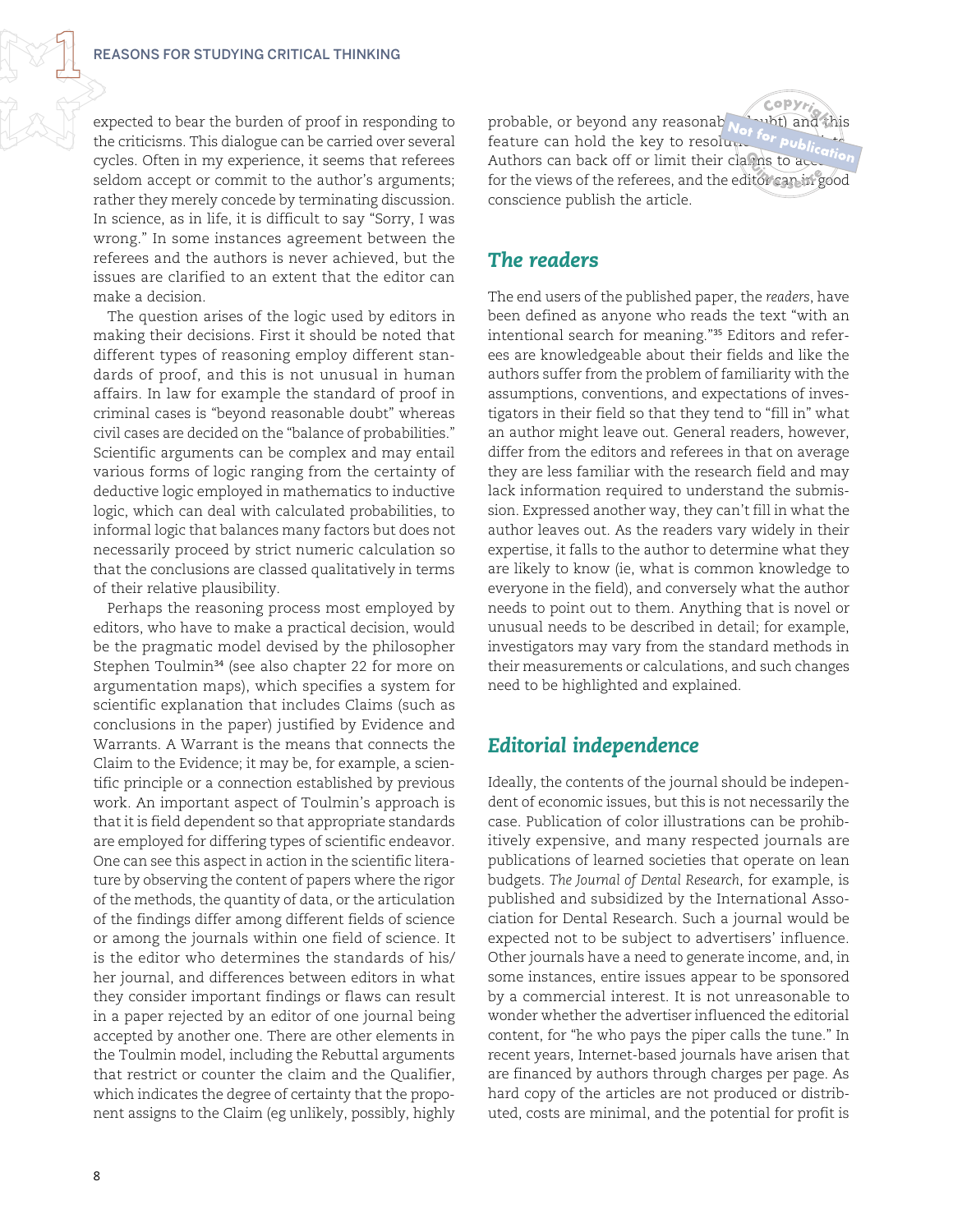great. There is thus an incentive for such journals to have a very low (or no) rejection rate, and questionable quality may result.

### *Three general questions*

A scientific paper is not necessarily an unbiased account of observations; it is more likely an attempt to convince the reader of the truth of a position. As noted by Ziman,<sup>36</sup> it is important to realize that much of the research literature of science is intended, rhetorically, to persuade other scientists of the validity of received opinions. Thus, a reader can expect an author to present his or her data in the most favorable light. Tables, figures, and even calculations may be done so that differences between groups are accentuated and the appearance of error is minimized. A reader's defense as a consumer of this information is an attitude of healthy skepticism. Three general questions a skeptical reader should ask are: Is it new? Is it true? Is it important?<sup>37</sup>

### **Is it new?**

A minimum requirement for publication in most instances is that the information is new. However, *new* can be defined in various ways. If a paper using standard histologic techniques reporting the development of teeth in lynx were to be published tomorrow, it might well be new, because, as far as I am aware, the development of lynx teeth has not been described previously. However, it probably would not be new in adding anything to our knowledge of tooth development in general. Such a paper would merely fill in the gaps, however small, in our knowledge. I think that journal editors are fairly lenient in their judgments on what constitutes new information. Kuhn<sup>38</sup> states that one of the reasons why normal puzzle-solving science seems to progress so rapidly is that its practitioners concentrate on problems that do not tax their own lack of ingenuity.

The quality that often distinguishes good scientific papers from the mediocre is originality. Funding agencies are probably better gatekeepers of science in this regard, because an essential criterion for funding is originality. Originality can appear in any component of the research process, including the questions being asked, the methods employed, the research design, or even the interpretation. Because science is a progressive business, approaches that were once original and sufficient can with time become derivative and

ϾϙϷϒϧ deficient. Returning to the example,  $\mathbb{R}^{n \times n}$ ise scientists have been studying tooth development **public** desire using standard histologic techniques, there is not. hope that reworking the same approach would provide anything exciting; new methods would be required to bring new insights.

As a consequence of scientific progress, methods become outdated and standards change. Changing standards can be seen in biochemistry by examining the standards for publication of data using polyacrylamide gels. Early publications using the technique showed photographs of gels that did not have good resolution or uniformity and showed poor staining. The photographs of gels were often so uninformative that *Archives of Oral Biology* instructed authors to submit densitometric tracings of the gels. Currently, gel separations are done in two dimensions with superb resolution, and the proteins are stained with much greater sensitivity. A photograph of a gel that would have been acceptable 30 years ago would not be acceptable for publication today. In judging papers, therefore, a key question is whether the techniques and approach are up-to-date as well as whether the question is original.

This principle is so well accepted that investigators sometimes rush to apply new techniques to appear up-to-date. Fisher,<sup>39</sup> the pioneer statistician and author of a classic work on experimental design, warned, "any brilliant achievement . . . may give prestige to the method employed, or to some part of it, even in applications to which it has no special appropriateness."

An exception to the requirement of "newness" for a publication is the need to report confirmations of previous work. One journal for which I refereed placed the category "valuable confirmation of previous work" in third place in their ranking system below exciting original research and interesting new findings, but above categories related to rejection. This type of research is taking on increasing importance in the light of the "reproducibility crisis" to be discussed later.

#### **Is it true?**

Sound conclusions are the result of reliable observations combined with valid logic. Knowledge of measurement, types of observational errors, experimental design, and controls give some basis to assessments of the reliability of observations. Thus, sections of this book deal with these topics and the logic used to interpret the observations. But the ultimate test of any scientific observation is *reproducibility*; indeed, a practical definition of truth for the purposes of pragmatic working scientists is that a scientific statement is true if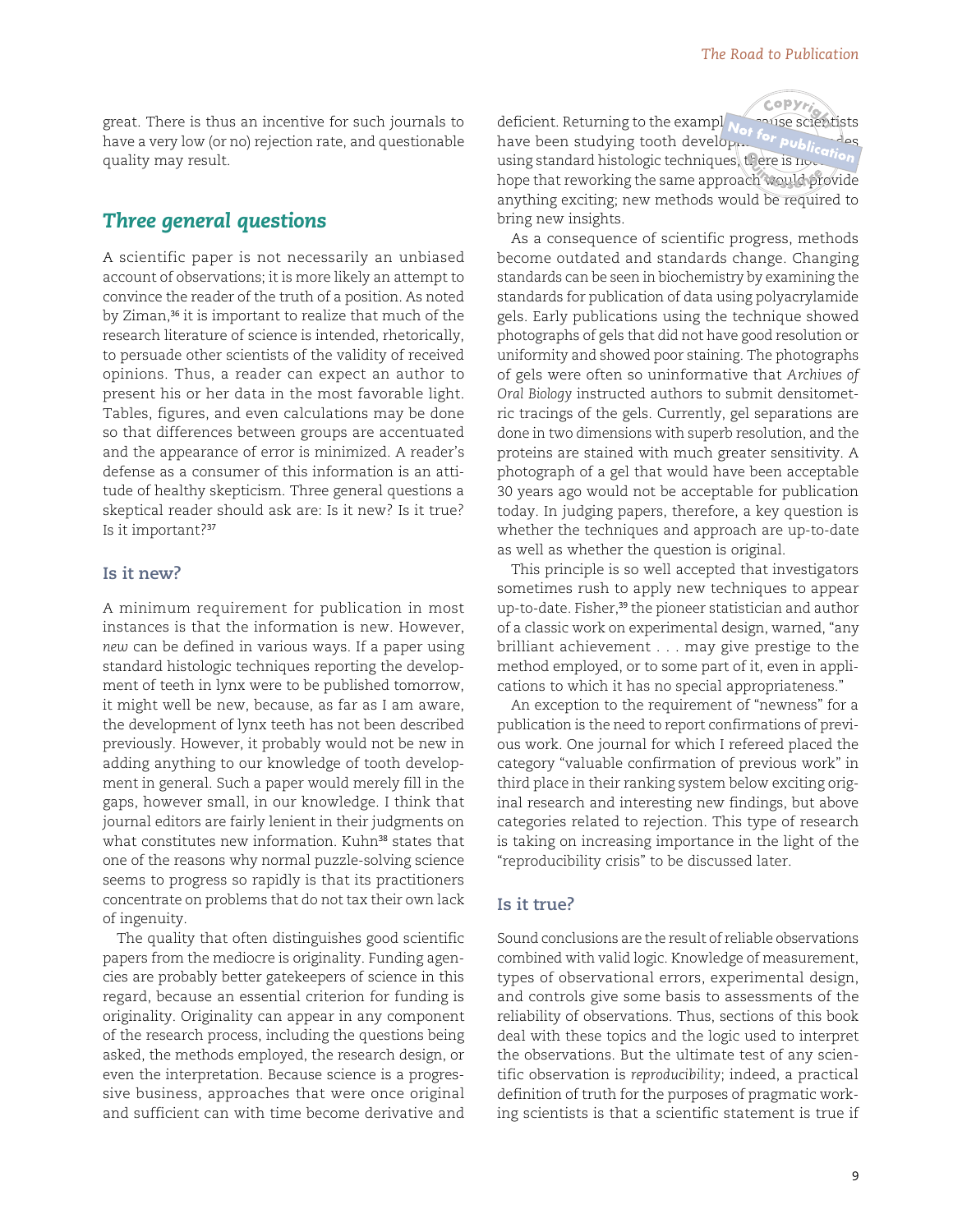**1**

**1**

 **<sup>1</sup> 1**

 **1 1**

**1 1 1** it allows us to make useful, reliable predictions that are confirmed when tested by a competent scientist under the specified conditions. There are theoretical or practical limitations to any approach. Newton's laws of motion would be perfectly valid when applied to billiard balls colliding on a pool table but not useful at very small scales of the world of subatomic particles where quantum physics would be preferred. Note that confirmation does not imply the exact same numeric result, but rather one that is within the specified interval of reported uncertainty.

> A clue to the reproducibility of an observation is the consistency of the results within the body of the paper. Another means for evaluating the reliability of observations in a paper is to read what other scientists have written about the work, and citation analysis is an efficient means of uncovering that information. For various reasons, to be discussed later, there is a current "reproducibility crisis" perceived in which confidence in the reproducibility of findings, even those published in high-impact journals, is waning.

> A student might wonder whether it is necessary to learn such diverse concepts and examine the literature to such a detailed extent, particularly when it seems likely that the vast majority of publications are produced in good faith and come from institutions of higher learning. Ioannidis,<sup>40</sup> however, has argued that most published research findings are false. Ioannidis' estimate is sensitive to the pretest probability of the hypothesis being true, and a low estimate of this value will lead to a higher proportion of papers' conclusions being classed as false. Nevertheless, as will be discussed later, current research into reproducibility of findings has provided more direct evidence indicating a significant proportion of findings are false in that they cannot be reproduced. In Ioannidis' common sense view, a research finding is less likely to be true when effect sizes are small, when there are a large number of tested hypotheses that have not been preselected, and when there are great flexibilities in designs, definitions, outcomes, and data analyses. Other problems impacting the truth of the conclusion are financial issues and other interests and prejudices as well as the number of teams in a field chasing statistical significance. I believe it is unlikely that most research findings are false, because if they were there would be more papers reporting failure to confirm results (though admittedly publishing such negative results can be difficult) and many fewer papers confirming—albeit often indirectly—replication. Nevertheless, the considerations listed by Ioannidis serve to warn readers of the dental

and medical literature that there  $\overline{\mathsf{N}_{\mathsf{old}}}$  shortage well-documented threats to truth.

h<sub>esse</sub>r

#### **Is it important?**

The importance of a paper cannot be tested in a completely objective manner. Maxwell<sup>41</sup> has argued in my opinion, persuasively—that real progress in science is assessed in terms of the amount of valuable factual truth that is being discovered and that the accumulation of vast amounts of trivia (even if factually correct) does not amount to progress. The problem is that value judgments are highly subjective. One approach to measuring impact of a paper is the number of citations to the paper, an aspect that will be discussed in chapters 5 and 22. Many scientists have accepted this criterion and include the citation record of their papers in their curriculum vitae or include indices derived from their citation record such as the h-index (discussed in chapter 5).

One can speculate about what qualities an ideal evaluator should have. Beveridge<sup>42</sup> has suggested the concept of scientific taste, which he described as a sense of beauty or esthetic sensibility. Beveridge explained scientific taste by stating that:

The person who possesses the flair for choosing profitable lines of investigation is able to see further where the work is leading than are other people because he has the habit of using his imagination to look far ahead, instead of restricting his thinking to established knowledge and the immediate problem.

A person with scientific taste would be a good judge of the importance of a scientific paper. Traditionally, the skill of judgment is learned in the apprenticemaster relationship formed between graduate student and supervisor. Techniques may come and go, but judging what is important and how it can be innovatively studied are the core business of scientists, and these skills are learned similarly to a child learning his prayers at his mother's knee: Graduate students hone their critical skills in the supervisor's office or lab meetings. Thus, much importance is attached to the pedigree of a scientist, and some scientists take pride in tracing their scientific pedigrees to leading figures in a field of study.

Given the large variation in laboratory and supervisor quality, there will always be significant differences in judgment. This diversity is evident in an extensive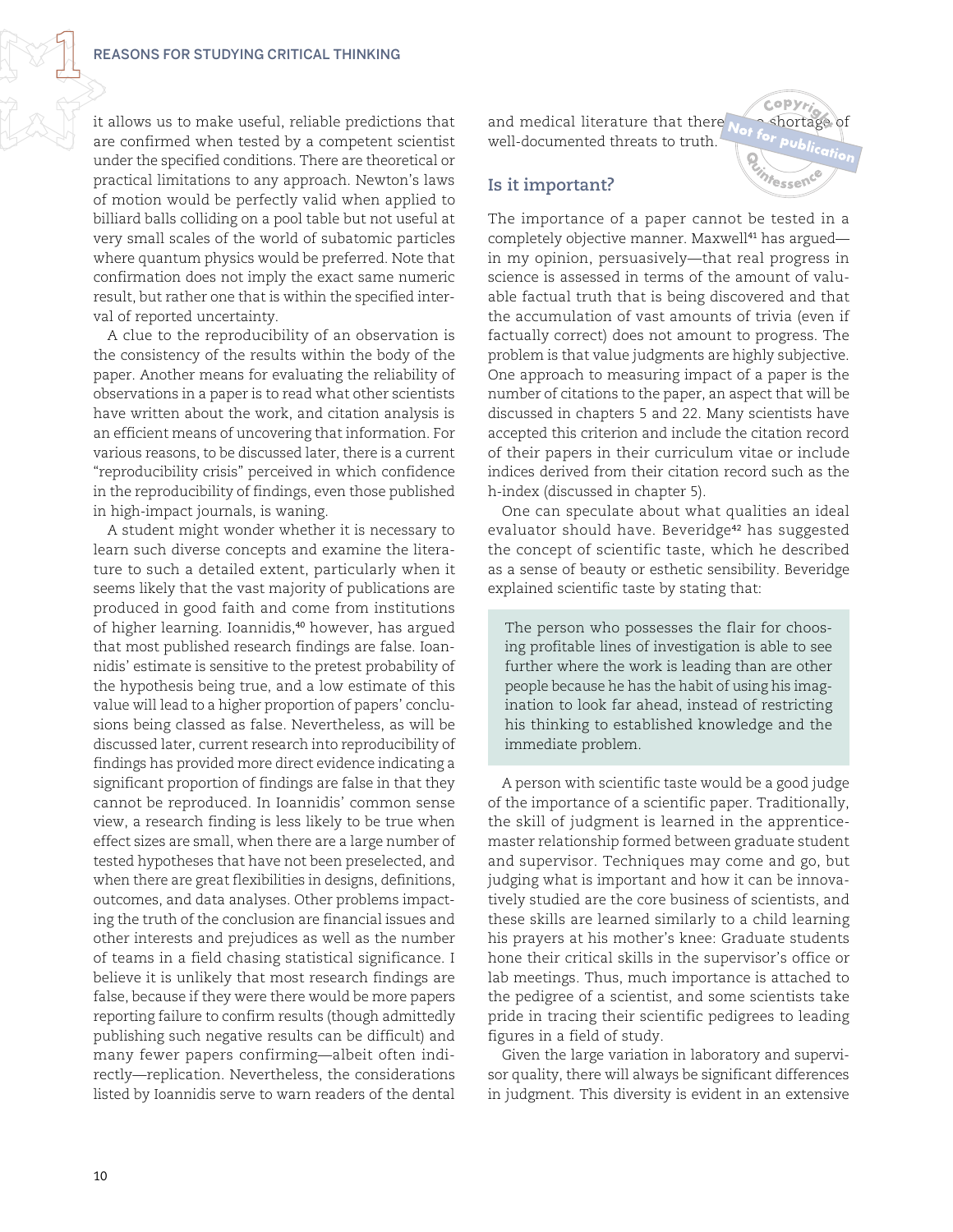**COPY** 

study of proposals submitted to the National Science Foundation. The study found that getting a research grant significantly depends on chance, because there is substantial disagreement among eligible reviewers, and the success of a proposal rests on which reviewers happen to be accepted.<sup>43</sup> Moreover, there is evidence that complete disagreement between pairs of referees assessing the same paper is common.<sup>43</sup> In biomedical science, the frequency of agreement between referees was not much better than that which would be expected by chance.<sup>44</sup> Hence, it appears that objective and absolute criteria for the evaluation of a paper prior to publication are not available. Chapter 22 attempts to cultivate the skill of judgment by providing information on recognized sources of errors in judgments as well as citation analysis, a technique that can be used to access broadly based scientific assessments of published works.

### References

- 1. Chargaff E. Triviality in science: A brief meditation on fashions. Perspect Biol Med 1976;19:324.
- 2. Norris SP. Synthesis of research on critical thinking. Educ Leadersh 1985;42:40–45.
- 3. Kurland DJ. I Know What It Says—What Does It Mean? Critical Skills for Critical Reading. Belmont, CA: Wadsworth, 1995:164.
- 4. Butler CB. New ways of seeing the world. In: Butler CB (ed). Postmodernism: A Very Short Introduction. New York: Oxford University, 2002:37–42.
- 5. Bronowski J. The common sense of science. In: Bronowski J (ed). The Common Sense of Science. New York: Vintage, 1967:97–118.
- 6. Chambers DW. Lessons from badly behaved technology transfer to a professional context. Int J Technol Transfer Commercialisation 2005;4:63.
- 7. Chambers DW. Changing dental disease patterns. Contact Point 1985;63:1–17.
- 8. Fish W. Framing and testing hypotheses. In: Cohen B, Kramer IRH (eds). Scientific Foundations of Dentistry. London: William Heinemann, 1976:669.
- 9. Perkins DN, Allen R, Hafner J. Difficulties in everyday reasoning. In: Maxwell W (ed). Thinking: The Expanding Frontier. Philadelphia: Franklin Institute, 1983:177.
- 10. Zipf GK. Human Behaviour and the Principle of Least Effort. Cambridge: Addison-Wesley, 1949.
- 11. Pratkaris AR, Aronson E. Age of Propaganda: The Everyday Use and Abuse of Persuasion. New York: WH Freeman, 2001:38.
- 12. Kahneman D. Attention and effort. In: Kahneman D (ed). Thinking, Fast and Slow. Toronto: Anchor Canada, 2013:31–38.
- 13. Risen J, Gilovich T. Informal logical fallacies. In: Sternberg RJ, Roediger HL, Halpern DF (eds). Critical Thinking in Psychology. Cambridge: Cambridge University, 2007:110–130.
- 14. Garfield E. Current comments: Is the ratio between number of citations and publications cited a true constant? Curr Contents 1976;6:5–7.
- 15. Glenny A, Hooper L. Why are systematic *Normalisetul? In: Clark-*<br>16 General Harrison IF Ismail A (eds). Evident for publication son J, Harrison JE, Ismail A (eds). Evidence For  $\mathbf{p}_{\mathbf{U}}$ ,  $\mathbf{p}_{\mathbf{U}}$ ,  $\mathbf{p}_{\mathbf{U}}$ Effective Practice. London: Martin Dunitz, 2003:55.
- 16. Garfield E. The literature of dental science vs the literature used by dental researchers. In: Garfield E (eds). Essays of an Information Scientist. Philadelphia: ISI, 1982:373.
- 17. Relman AS. Journals. In: Warren KS (ed). Coping with the Biomedical Literature. New York: Praeger, 1981:67.
- 18. Worthington H, Clarkson J. Systematic reviews in dentistry: The role of the Cochrane oral health group. In: Clarkson J, Harrison JE, Ismail A (eds). Evidence Based Dentistry for Effective Practice. London: Martin Dunitz, 2003:97.
- 19. Chambers DW. Habits of the reflective practitioner. Contact Point 1999;79:8–10.
- 20. Day RA. How to Write and Publish a Scientific Paper. Philadelphia: ISI, 1979:2.
- 21. DeBakey L. The Scientific Journal. Editorial Policies and Practices: Guidelines for Editors, Reviewers, and Authors. St Louis: Mosby, 1976:1–3.
- 22. Simonton DK. Creativity in Science: Chance, Logic, Genius, and Zeitgeist. Cambridge: Cambridge University, 2004:85–86.
- 23. Goodman SN, Berlin J, Fetcher SW, Fletcher RH. Manuscript quality before and after peer review and editing at Annals of Internal Medicine. Ann Intern Med 1994;121(1):11.
- 24. Giannobile WV. Editor's Report for the *Journal of Dental Research*–2015. http://dentalresearchblog.org/jdr/?p=338. Accessed 18 July 2018.
- 25. Tacker MM. Parts of the research report: The title. Int J Prosthodont 1990;3:396–397.
- 26. Chernin E. Producing biomedical information: First, do no harm. In: Warren KS (ed). Coping with the Biomedical Literature. New York: Praeger, 1981:40–65.
- 27. Day RA. How to Write and Publish a Scientifc Paper. Philadelphia: ISI, 1979:72.
- 28. Cialdini RB. The science of persuasion. Sci Am 2001;284:76 –81.
- 29. Gross AG. The Rhetoric of Science. Cambridge: Harvard University, 1990.
- 30. Gopen G, Swan J. The science of scientific writing. Am Sci 1990;78:550–558.
- 31. Strunk W, White EB The Elements of Style, ed 4. Boston: Allyn and Bacon, 1999.
- 32. Zinnser W. On Writing Well, ed 2. New York: Harper and Row, 1980.
- 33. Walton D. Argument as reasoned dialogue. In: Walton D (ed). Informal Logic: A Pragmatic Approach, ed 2. New York: Cambridge University, 2008:1–34.
- 34. Toulmin SE,The Uses of Argument, updated ed. Cambridge: Cambridge University, 2003.
- 35. Lang TA. How to Write Publish and Present in the Health Sciences: A Guide for Clinicians and Laboratory Researchers. Philadelphia: American College of Physicians, 2010:41.
- 36. Ziman J. Reliable Knowledge: An Exploration of the Grounds for Belief in Science. Cambridge: Cambridge University, 1978:7.
- 37. DeBakey L. The Scientific Journal: Editorial Policies and Practices: Guidelines for Editors, Reviewers, and Authors. St Louis: Mosby, 1976:1.
- 38. Kuhn TS. The Structure of Scientific Revolutions, ed 2. Chicago: Chicago University, 1970:184.
- 39. Fisher RA. The Design of Experiments, ed 8. Edinburgh: Oliver & Boyd, 1953:184.
- 40. Ioannidis JP. Why most published research findings are false. PLoS Med 2005;2:e124.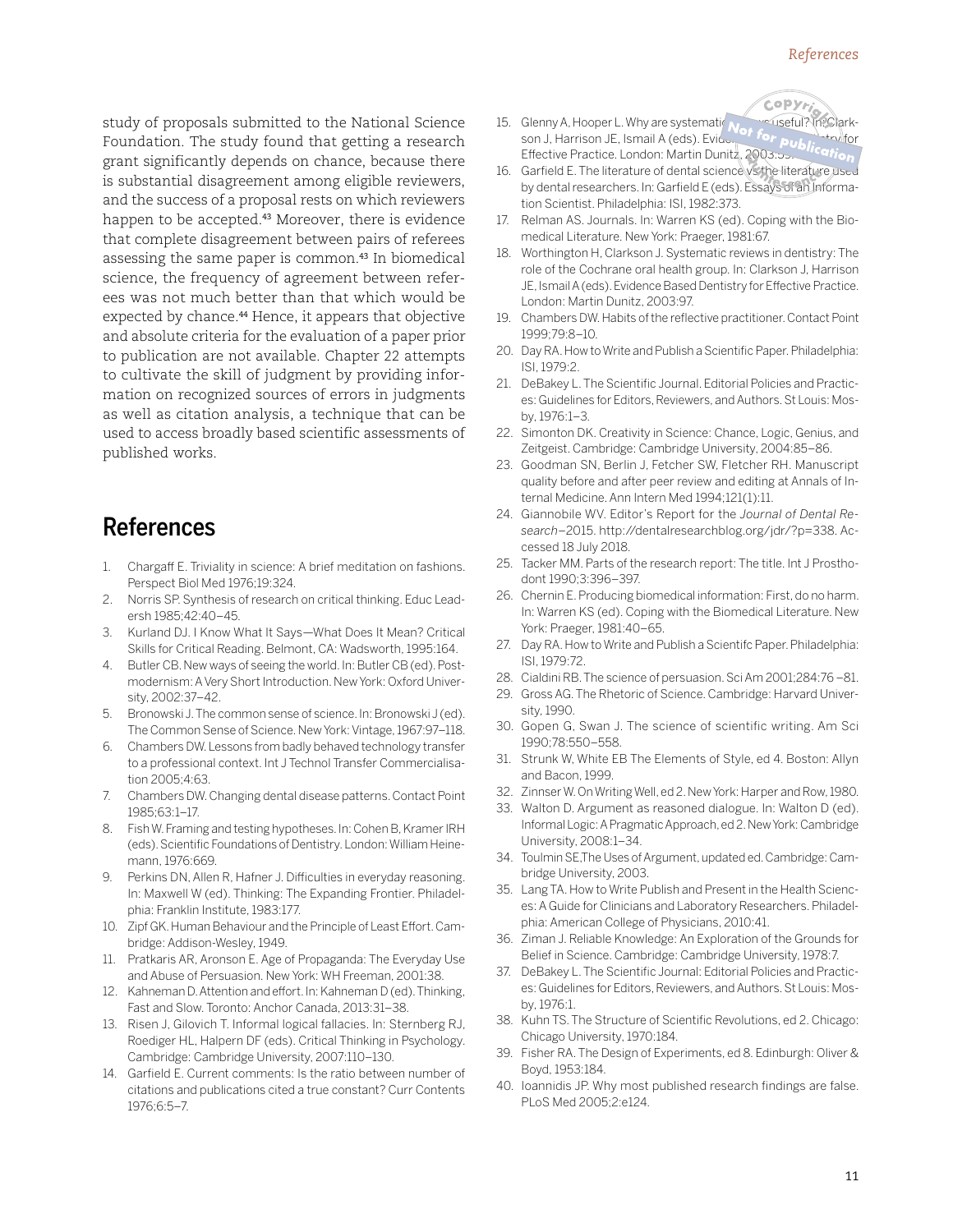### **1 RE <sup>1</sup> <sup>1</sup> <sup>1</sup> 1** REASONS FOR STUDYING CRITICAL THINKING

**1**

**1**

 **<sup>1</sup> 1**

 **1 1**

- 41. Maxwell N. Articulating the aims of science. Nature 1977;265:2.
- 42. Beveridge WI. The Art of Scientific Investigation. New York: Vintage, 1950:106.
- Copyr 43. Cole S, Cole JR, Simon GA. Chance and conservation peer review. Science 1981;214:881.
- 44. Gordon M. Evaluating the evaluators. New Sci 1977;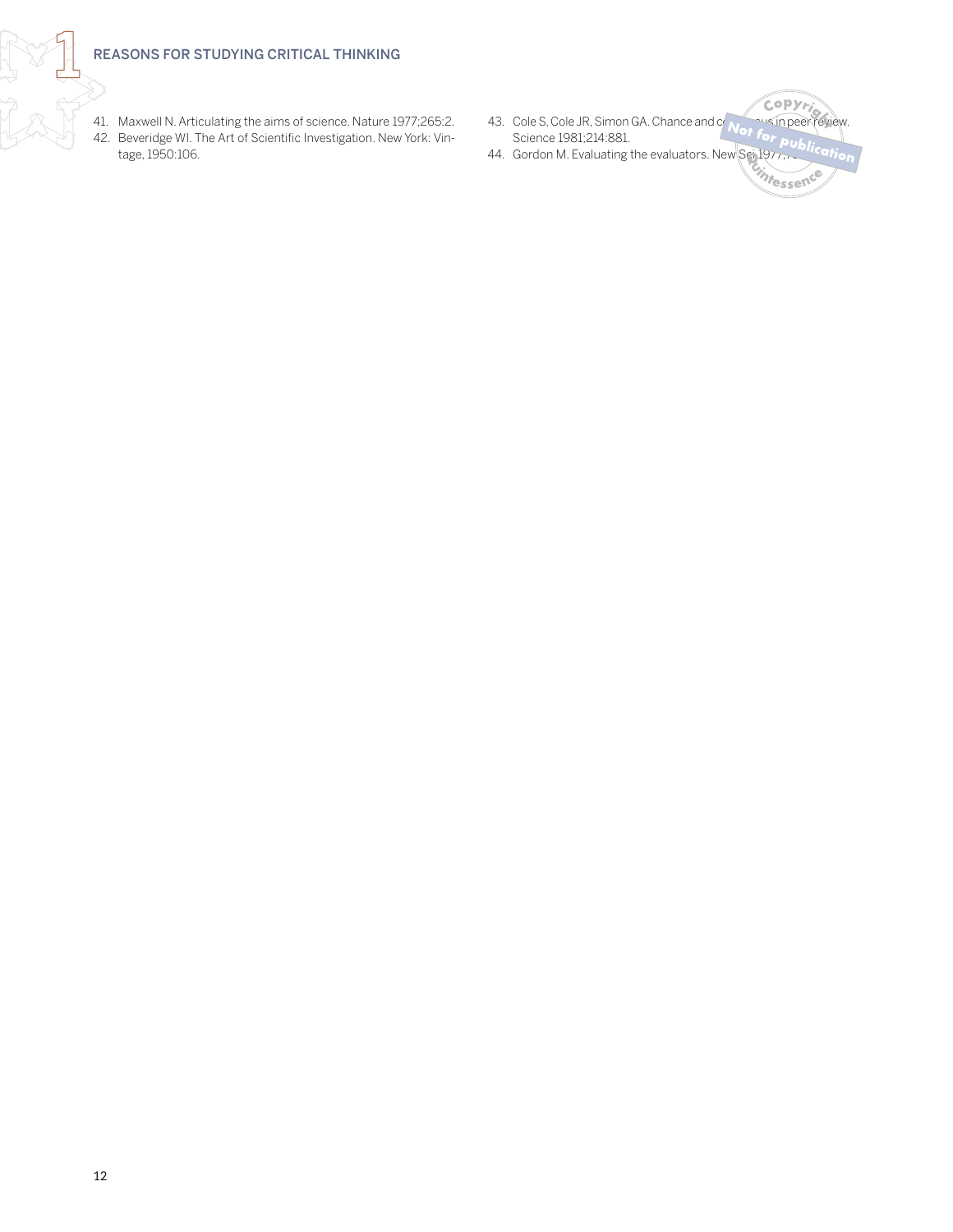## **Index**



Page numbers followed by "f" denote figures; those followed by "t" tables; and those followed by "b" denote boxes

### A

Abduction, 76, 84–85 Aberrant behavior, 17–18 Aberration of logic, 85 Absorbance errors, 289 Abstract function of, 34–35 structured, 35–36 Academic science, 23, 315, 328 Acceptance date, for scientific papers, 34 Accountability, 28 Accuracy of measurements, 155, 201b of ratios, 161 of scientific writing, 316 precision versus, 164, 164f Active control, 278–279 Active reading, 32–33 Ad hominem, 122 Ad populum, 123 Adaptive sampling, 291 Advanced Google search, 72, 72f Affective error, 320 AGREE II appraisal tool, 59 Agreement indices, 210 Alternative health industry, 119 Alternative hypothesis, 132 Altmetrics, 65 AMSTAR, 58 Analogy, 87–88 Analysis of variance. *See* ANOVA. Analytic variation, 154 AND operator, 68 Anecdotal evidence, 110 ANOVA analysis of errors by, 171–172 factorial design analysis, 296 Freidman two-way, 158t one-way, 159t reliability estimations, 212 two-factor, 159t units of measurement, 160 Antecedent, 91 Applied kinesiology, 121 Applied research, 280 Argument(s)

by analogy, 76 from authority, 89–91 chains, 82 deductive, 77 definition of, 74 formal analysis of, 83 inductive. *See* Inductive arguments. standards for assessing, 74 tu quoque, 122 Argumentation maps, 316–318, 317f Aristotle, 40–42 Arrows, in illustrations, 187 Articulation, 46 Artifact, 165, 181 Assertability question, 35, 76 Assertions, 75 Assessment, 198 Assimilation bias, 320 Association, 257 Assumptions, 271–272 Audience, 45–46, 50–51 Auriculotherapy, 121 Author(s) goal for, 4 institutional affiliations of, 34 of scientific papers, 33–34 ordering of, 34 referees versus, 7–8 significance of, 34 Authority, 53, 89–91 Author-level citation-based metrics, 65 Auxiliary hypotheses, 92 Availability bias, 338 Availability heuristic, 321 Axelrod, Robert, 16

### B

Babbage, Charles, 17 Bandwagons, 52 Bar graphs, 191–192 Bayesian approach, 312–313 Bean machine, 168 Begging the question, 124 Benevolent behaviors, 25–26 Benford's law, 310 Bernard, Claude, 111

Bias assimilation, 320 availability, 338 commission, 320 confirmation, 246–248, 320 definition of, 265 detection, 270, 306 information, 267 observational error, 307 reporting in, 118 response, 38, 307 results affected by, 166 sampling, 307 selection, 269, 306 treatment allocation, 307 unintentional, 18–19 volunteer, 306 withdrawal, 306 Bimodal distribution, 161 Binomial coefficient, 134 Binomial distribution, 133, 150 Binomial effect size display, 181 Biologic variation, 154, 208 BioMed Central, 62 Bivalent experiments, 292 Bivariate frequency distribution tables, 142. *See also* Contingency tables. Black-box approach, 89 Blinding, 284–285 Blocking, 293 Blunders, 167 Bohr model, 87–88 Books, 60 Boolean operators, 67–68, 69f Burt, Cyril, 16–17

### C

CADTH. *See* Canadian Agency for Drugs and Technologies in Health. Calibration errors, 170–171 Canadian Agency for Drugs and Technologies in Health, 62, 62b Canadian Institutes of Health Research, 63 Canons of induction, 99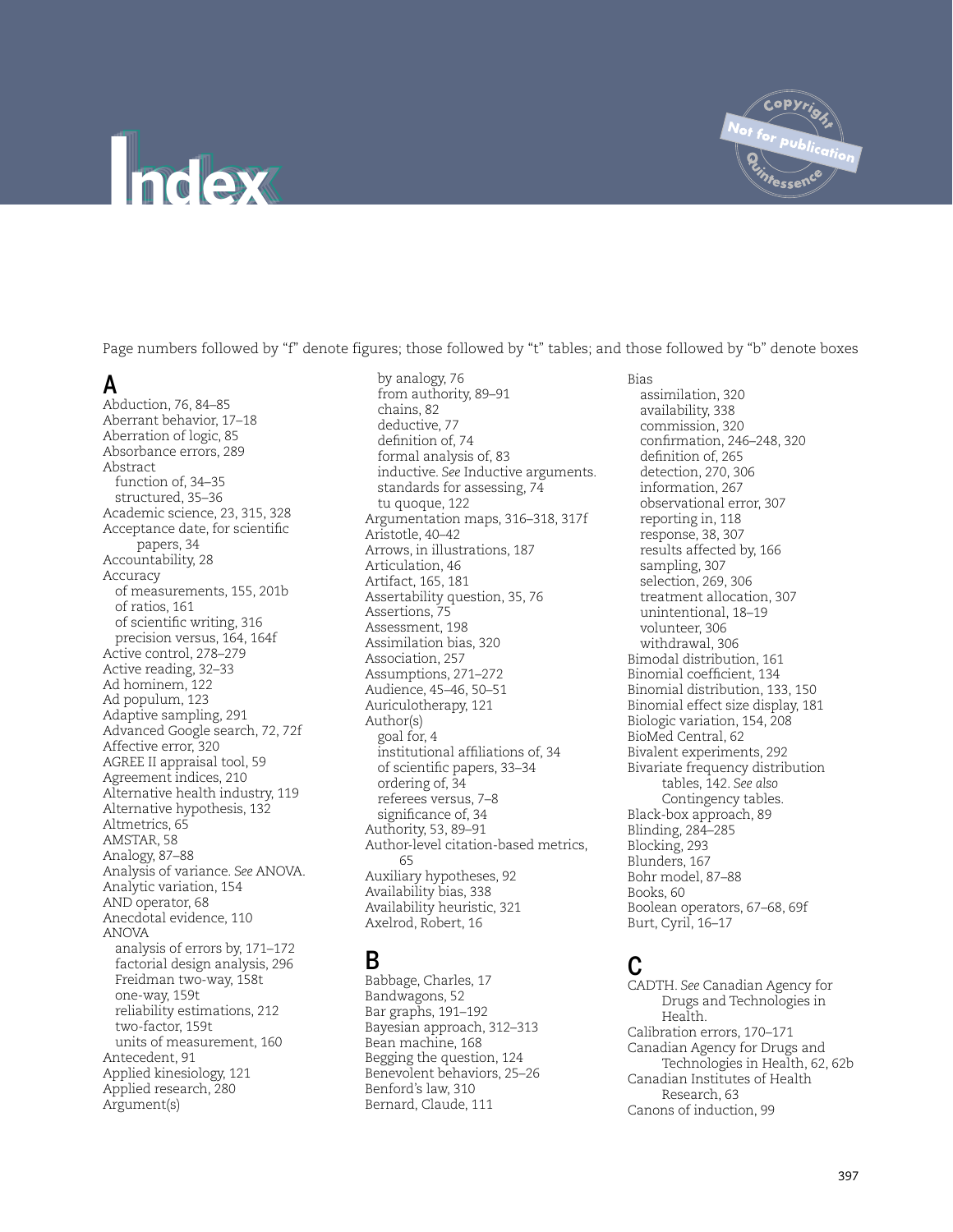Carry-across effect, 298 Cartesian skepticism, 76 Case study, 250, 254–255 Case-control designs, 266–268, 267f Case-control study, 237 Case-series analysis, 255 Categorical statements, 79–80 Categorical syllogisms, 80–82 Causal chain, 102f, 103 Causal conclusions, 244 Causal factors, 100 Causal reasoning, 321 Causality, 98 Causation assessment of, 100–101, 106–107 confounding variables and, 101– 106 correlation and, 270 criteria for, 105–106 direct, 102 indirect, 102 patterns of, 102–105 pleiotropy, 102–103 problems in determining, 270–272 Sackett's diagnostic tests for, 105–106 Cause-and-effect hypotheses, 97–100 Cause-and-effect relationships, 104f convincing evidence for establishing, 106 ends and means, 107–108 interpretation of, 261 investigation of, 105–106 Cause-effect correlations, 125, 261 Central limit theorem, 168 Central persuasion, 47 Central tendency measures, 184–185 Chains, 82, 103 Chartjunk, 188 Cheating, 18 Chiropractic treatment, 113 Chi-squared test, 158t Chronologic approach, 44 Cialdini principles of influence, 51–53 Cicero, 43 Circular reasoning, 124 Citation analysis, 10, 24, 34, 63–65, 326–329 Citation frequency, 329 Citation tracking, 71 Clarity, of scientific writing, 316 Classical probability, 129 Cleveland's hierarchy of graphical perception, 190–192 Clinical decision making, 331–333. *See also* Decision making. Clinical dentistry fallacies, 124–125 Clinical diagnosis–decision algorithm, 203f Clinical judgment, 315, 322–323 Clinical outcomes, 338 Clinical practice guidelines, 57 Clinical problem, 336

Clinical studies, 22 Cochrane Collaboration, 58 Cochrane Database of Systematic Reviews, 59 Cochrane Library, 3 Coefficient of determination, 262 Coefficient of variation, 208–209 Cognitive dissonance, 48–49 Cognitive miser, 2 Cognitive response, 49–50 Cohen kappa, 259–260 Cohort, 268 Cohort studies, 237, 268–269 Cold fusion, 19 Collaboration, 16 Collective judgment, 328 Commission bias, 320 Common sense, 1, 13, 98 Common theory-evidence relationships, 112–114 Communalism, 14 Comparisons, 176 Complementary and alternative medicine, 115–116 Complex etiology, 104–105 Compliance of subjects, 285 Composition fallacy, 122–123 Concept mapping, 316 Conceptual model, 88 Concurrent validity, 156 Conditional probability, 130, 205–206 Conditional statements, 91–94 Confidence intervals, 147–150, 169 Confidence limits, 148, 168 Confirmability, 251 Confirmation bias, 246–248, 320 Confounding, 270–271 Confounding variable, 101, 260, 263 Conjunctions, 102f, 103 Consequences-based validity, 156 Consequent, 91 Consistency, 51–52 CONSORT guidelines, 36 Construct-based validity, 156, 244 Content-based validity, 156 Contiguity, 99 Contingency tables, 142–143, 156f Continuous response variables, 284 Continuous variables, 145 Contrast, 51 Contributory causes, 100–101 Controls, 277–279, 293 Controversial care, 121 Convenience sample, 242 Conventionalism, 29, 95 Convincing evidence, 106 Cooperation, 16 Correlation causation and, 270 description of, 257, 260–261 regression versus, 261–264 Correlation coefficient, 155, 172, 209–210, 261–262

**COPYE** Correlational cross-sectional study, 258, 258t Cost-effectiveness analysis 348f Counterbalanced designs, 297–298 Covariates, 263 CPGs. *See* Clinical practice guidelines. Cranial osteopathy, 121 Cranks, 114–115 Credibility, 25, 43, 47, 90, 250 Critical theory, 251 Critical thinking decision making and, 331–332 description of, 1, 32, 315–316 Crossover design, 297t, 297–298 Crossoveritis, 298 Cross-sectional designs, 238 Cross-sectional survey, 258t, 258–265 Cross-validation, 88–89 Cut-off lines, 181

### D

Darwin, Charles, 332 Data. *See also* Results. analysis of, 182–183, 310 derived measures for, 180–181 from experiments, 285–286 hiding of, 193f, 194 magnifying a small amount of, 194, 195f manipulation of, 180 normalization of, 180 presentation of, 178–180 qualitative, 251 quality of, 175–176 unidimensional, 195–196 Data density index, 190, 194 Data reporting conventions in, 186 minimum requirements for, 183 significant digits, 186 Databases, 66 Data-ink ratio, 190 Decision analysis, 201b, 202f Decision balance sheet, 336 Decision making critical thinking and, 331–332 decision tree analysis for, 347, 350–351 description of, 86 evidence-based, 335, 350–351 medical, 335 one-reason, 332, 351 in patient care, 333–350 Decision tree, 336–337 Decision tree analysis decision-making uses of, 350–351 definition of, 335 economic analysis and, 350 example of, 343 limitations of, 347–350 steps involved in, 335–345 Deduction, 42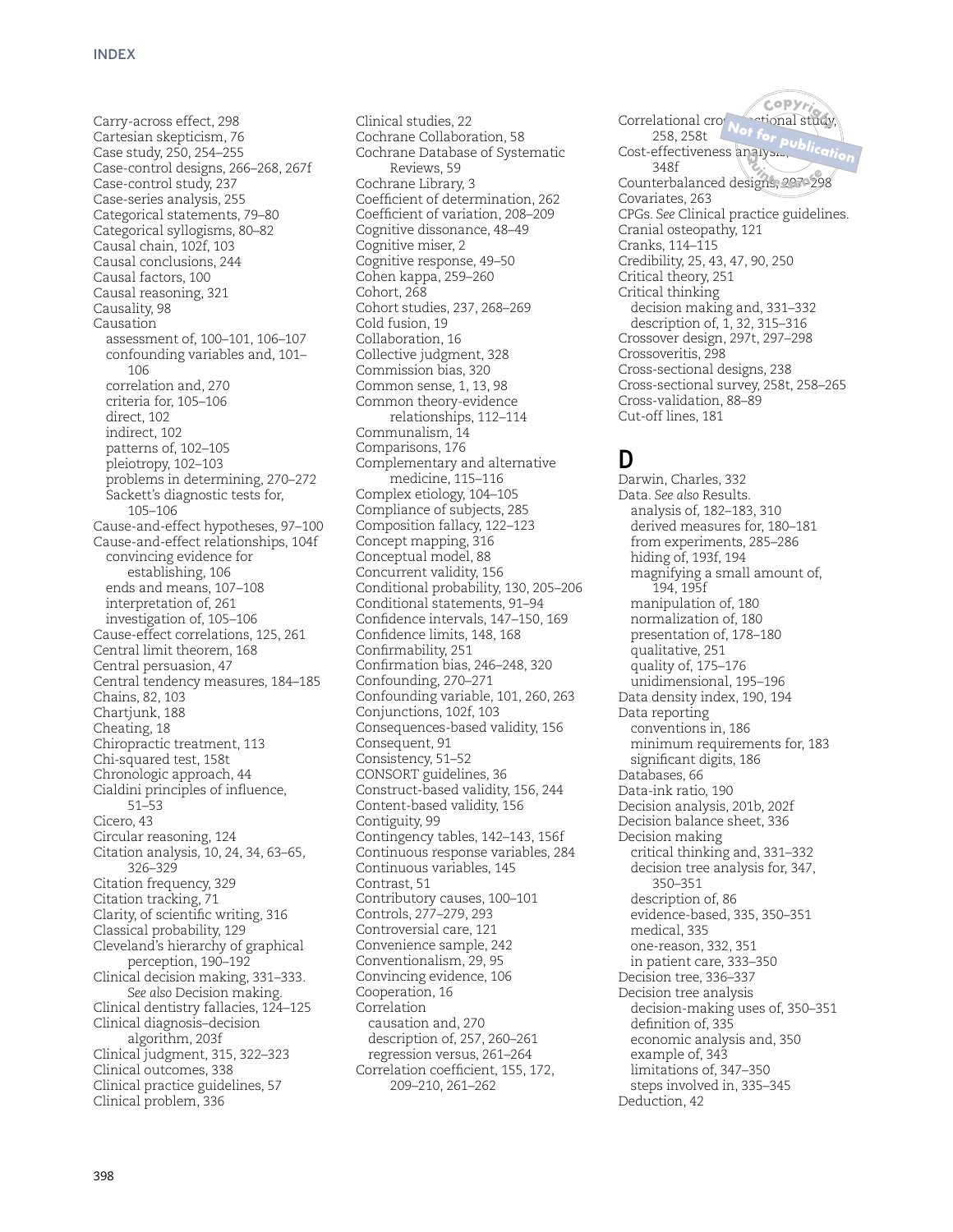Deductive argument, 77 Deductive logic description of, 76–78 errors in, 82–83 in scientific articles, 77–78 syllogisms. *See* Syllogisms. Degrees of freedom, 149, 185, 303– 304 Dentistry, 1–4 Dependability, 251 Dependent variables, 274–275 Descriptive statistics, 128, 305 Descriptive study, 237 Detection bias, 270, 306 Determinate error, 164, 165–167 Developmental research, 280 Diagnosis algorithm for, 203f decision analysis for, 201b principle of, 200 process of, 201–204 Diagnostic rates, 207t Diagnostic tests and measurements decision analysis, 201b description of, 200 reliability of, 206–214 uses of, 204 Diagnostic tool, 204–206 Diagrams, 187 Dichotomous response variable, 284 Digital photography, 174 Digression, 50 Direct causes, 102 Discrete variables, 130, 145 Discussion/conclusions section, of scientific papers, 38 Disease description of, 200 pretest probability of, 202 Disinterestedness, 14–15 Disjunctive syllogism, 82, 124, 135 Dispersion measures, 185–186 Dispositio, 44 Distribution a priori, 131 bimodal, 161 binomial, 133, 150 frequency, 131, 134 Gaussian, 141, 146, 157, 167 normal. *See* Normal distribution. Poisson, 140–142 probability, 133–134 reference, 133 Student, 149 *t*, 149 uniform, 145 Doctrinaire rules-based approach, 111 Double-blind treatment/trial, 284, 291 DTA. *See* Decision tree analysis.

### E

EBD. *See* Evidence-based dentistry.

Ecologic study, 265–266, 266f Economic analysis, 345–347, 350 Editorial consultants, 4 Editors, 5–6 Effect-size approach, 304–305 Einstein, Albert, 17, 93 Elementary outcomes, 129 Emergent design, 250 Emotional appeal, 42 Endogenous research, 251 Ends and means, 107–108 Enthymeme, 42 Epidemiologic measures, 245. *See also* Prevalence. Epistemology, 2 Equivocation, fallacy of, 45, 316 Error(s) analytic variation, 154 ANOVA used for analysis of, 171–172 assignable causes of, 167 biologic variation, 154 blunders, 167 calibration, 170–171 causes of, 165 data analysis, 310 in deductive logic, 82–83 determinate, 164, 165–167 distributing of, 289 indeterminate, 164, 167–169 law of propagation of, 169–170 management of, 288–291 measurement of, 289–290 method of least squares, 168f, 169 normal law of, 167–168 observation-related, 165 of combined measurements, 169–170 personal, 166 random, 164, 167, 279 reducing the size of, 290–291 risk of, 133 standard. *See* Standard error. systematic, 164, 165–166, 279 type I, 138, 138t type II, 137, 138t units as cause of, 310 Error sum of squares, 169 Estimation, 149–150 Ethical appeal, 42–44 Ethnography, 251 Ethos, 42–44 Event, 129 Evidence anecdotal, 110 common theory and, relationships between, 112–114 comprehensiveness of, 116 convincing, 106 fallacies of, 75–76 incomplete, 86t insufficient or inappropriate, 75–76 level of, 3t line of, 23 Evidence pyramid, 56, 57f

 $\mathsf{CoPy}_{\boldsymbol{r}}$ Evidence-based Not sam making, 335, 350–5. Evidence-based dentistry, Evidence-based medicine, 110–111 Examiner variability, 209–214 Existential assumption, 81 Expected utility value, 341–344, 349 Experiment(s). *See also* Research. bivalent, 292 controls, 277–279 data quality, 285–286 dependent variables, 274–275 functional, 292 independent variables, 274–275 measurement, 279–280 random, 129 requirements for, 276–280 research, 280–281 tactics, 281–286 validity of, 280 variables, 286 Experiment design counterbalanced, 297–298 crossover, 297t, 297–298 description of, 288 error management, 288–291 factorial, 295–296 matched-group, 293 pre-experimental, 298–299 quasi-experimental, 298–299 randomized controlled trials, 235– 236, 291–292, 299–300 split-mouth, 298 true, 298–299 Experts, 89–90 Explanation, 108 Explanatory data analysis, 182 Explanatory trials, 238 Exploratory data analysis, 182–183 Exploratory research, 22, 280 Exposure measurement error, 264–265 External validity, 242–244, 298 Extrapolation, 292

### F

Face validity, 156 Facet approach, 44 Factorial designs, 295–296 Failure fallacy, 125 Fallacies genetic, 123 of affirming the consequent, 91 of apples and oranges, 123–124 of biased statistics, 305–307 of clinical dentistry, 124–125 of composition, 122–123 of concomitant variation, 260 of equivocation, 45, 316 of evidence search and interpretation, 320 of existential assumption, 81 of failure, 125 of informal logic, 121–125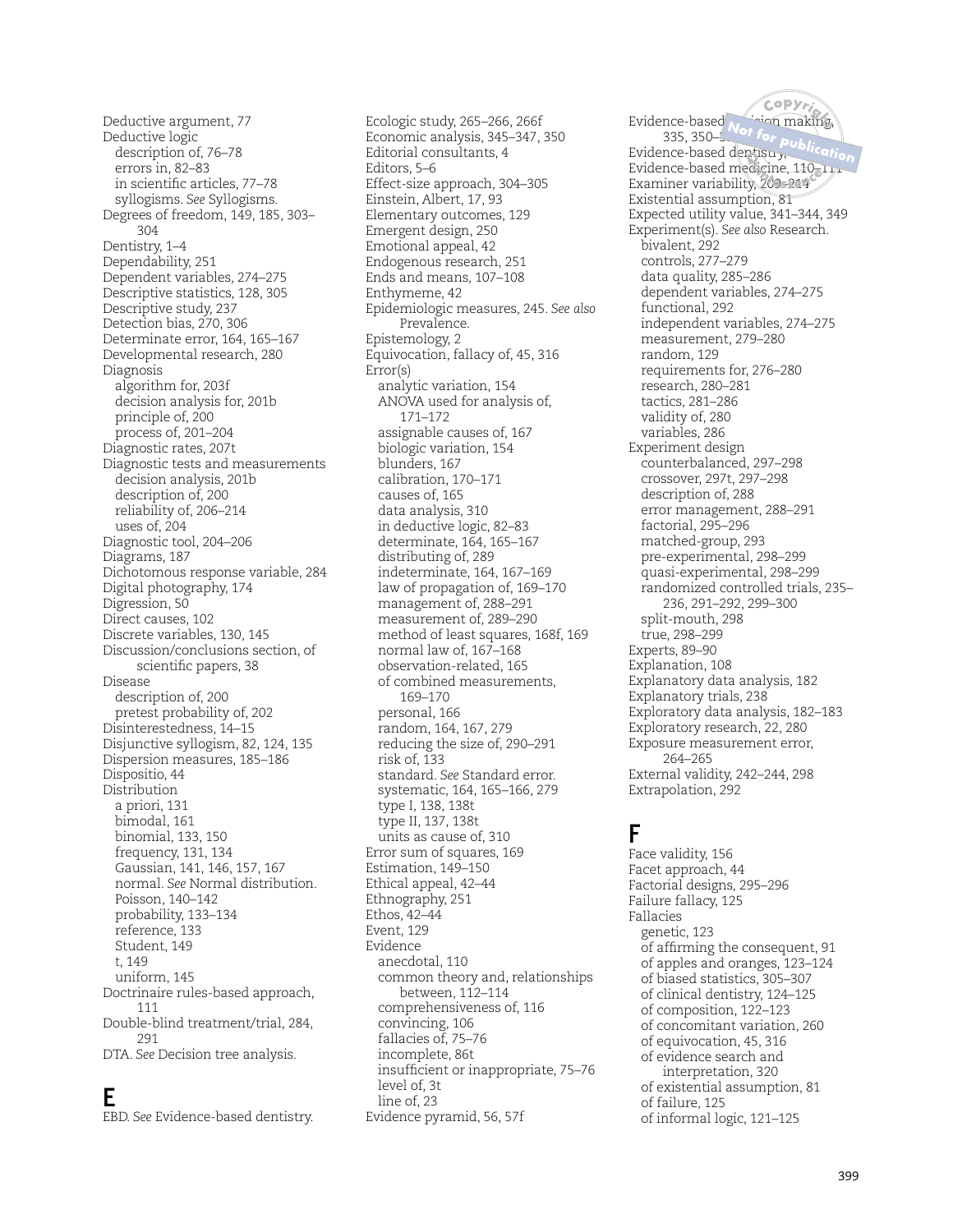of insufficient or inappropriate evidence, 75–76 of insufficient statistics, 302–303 of no evidence, 75 of origin, 122 of special pleading, 122 of success, 124–125 UFO, 124, 307 Fast and frugal heuristics, 331–332 FFH. *See* Fast and frugal heuristics. Figures. *See* Illustrations. File drawer problem, 309 Fisher exact test, 158t Focal infection theory/hypothesis, 2, 321 Follow-up (cohort) design, 268–269 Formal deductive arguments, 77 Franklin, Benjamin, 333, 350 Fraud, 17–18, 37 Freidman two-way ANOVA, 158t Frequency distributions, 131, 134. *See also* Contingency tables. Frequentist probability, 129 Frequentists, 338 Functional experiments, 292

### G

Galton board, 168, 168f Gaussian distribution, 141, 146, 157, 167 Generality, 46–47 Generalizability, 252 Genetic fallacy, 123 Goodness of fit, 138–142 Google Scholar, 70–72, 71f Graphs bar, 191–192 Cleveland's hierarchy of graphical perception, 190–192 deception in, 192–196 description of, 187 exploratory data analysis use of, 183 layering of, 189 parallelism of, 189 presentation techniques for, 187–188 separation of, 189 strategies for using, 188–189 Tufte's evaluative ratios for, 189–190 zero value of the ordinate, 194, 195f Green open access, 63 Grey literature, 60, 62, 62b, 66, 86 Grounded theory, 250–251 Groupthink, 52 Guidelines, 59, 59b

### H

Health-state utility, 340–341

Heterogeneity of treatment effects, 237, 300 Heuristics, 50–51, 251, 321–322, 325, 331–332 High-impact research, 15–16 H-index, 64–65 Histogram, 192. *See also* Relative frequency histogram. Historical-controlled trials, 237 Homeopathy, 113 Hume, David, 98–99, 261 Humility, 15 Hypercompetition, 27–28 Hypothesis acceptance of, 24 alternative, 132, 307 auxiliary, 92 cause and effect, 97–100 comprehensiveness of, 93 criticizing of, 94 definition of, 91 description of, 23 disproving of, 91–92 evaluation of, 93 internal consistency of, 93 null, 132, 135, 308–309 objections to, 94b of no effect, 312 simplicity of, 93 successful predictions, 93 testability of, 93, 116 Hypothesis testing confidence intervals used to predict results of, 149 description of, 88–89, 91 steps involved in, 131–137 Hypothetical inference, 91–94

### I

ICER. *See* Incremental costeffectiveness ratio. Idealism, 21 Illustrations arrows in, 187 deception in, 192–196 description of, 186–187 graphs. *See* Graphs. presentation techniques for, 187–188 Impact factor, for journals, 64 Incidence, 245 Incomplete evidence, 86t Incremental cost-effectiveness ratio, 346, 346t Independent events, 130 Independent variables, 274–275 Indeterminacy principle, 165 Indeterminate errors, 164, 167–169 Indirect causes, 104 Induction Bayesian approach to, 312–313 canons of, 99 description of, 42 by enumeration, 302

Ͼοργ principles of,  $8^1$ Inductive arguments analogy, 87–88 argument from authority, 89–91 comprehensiveness of evidence regarding, 116 criterion for acceptability of, 116 logic of criticism of, 95–96 models, 88–89 statistical inference as, 302–305 Inductive logic additional evidence in, 85–86 arguments. *See* Inductive arguments. description of, 76, 85 Inferential statistics, 128, 305 Infinite dilution, 19 Informal logic, 77 Information bias, 267 Information resources citation analysis, 10, 24, 34, 63–65, 326–329 description of, 3–4 Information searches Advanced Google, 72, 72f Boolean operators, 67–68, 69f conducting of, 65–72 databases, 66 defining of question for, 65–66 Google Scholar, 70–72, 71f help in, 55–56 keyword, 66–67, 69f parentheses in, 69 phrases in, 69 PubMed, 69–70, 70f resources used in, 66 subject headings, 66–67, 69 techniques for, 66–69 tips for, 72–73 truncation, 68–69 Information sources books, 60 filtered, 56 grey literature, 60, 62, 62b, 66, 86 guidelines, 59, 59b journals, 60 knowledge synthesis reviews, 57–59, 59b open access literature, 62–63 overview of, 56–57 peer review, 60 pre-appraised clinical tools, 59–60 selection of, 66 systematic reviews, 57–59 Inhibitors, 283 Insufficient but redundant part of an unnecessary but sufficient condition, 100 Insufficient or inappropriate evidence, 75–76 Integrity, 37–38, 173–175 Intention-to-treat analysis, 285 Interaction effect, 296 Interactions, 102f, 103 Interestingness, 47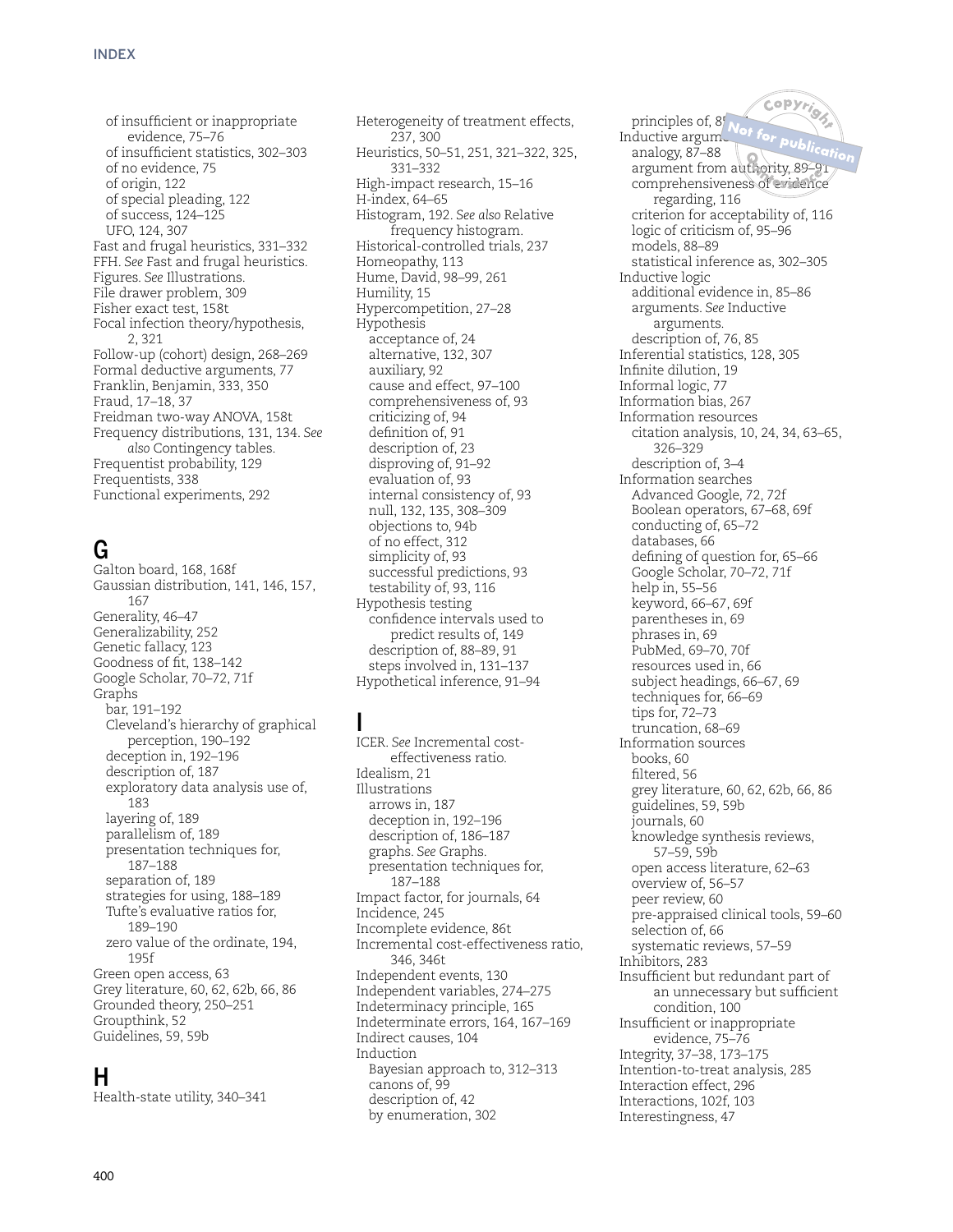Inter-examiner comparison, 209 Internal validity description of, 239, 244, 298 threats to, 239–241 International Committee of Medical Journal Editors, 33 Interpolation, 292 Interquartile range, 185 Interval scale, 159, 159t Intra-examiner comparison, 209 Introduction section, of scientific papers, 36 Inventio, 41–44 Irreproducibility epidemic, 26

### J

Joint stretching, 88 Journals as information sources, 60 citation analysis of, 64 description of, 2, 4 impact factor for, 64 open access publishing models for, 62 refereed, 60, 61b reporting practices of, 27 Judgments balanced, 318–319 clinical, 315, 322–323 scientific, 315 under uncertainty, 319–323 Judicial precedent, 87 Jujitsu method, 282

### K

Kappa, 210–211 Keyword searches, 66–67, 69f Knowledge synthesis reviews, 57–59, 59b Koch's postulates, 105 Kruskall-Willis test, 158t

### L

Lack of objectivity, 116–117 Law, analogy and, 87 Law of cognitive response, 49–50 Law of propagation of errors, 169– 170 Law of small numbers. *See* Poisson distribution. Letter to the editor, 24 Level of evidence, 3t Level of significance, 133 Librarians, 55 Lie factor, 46, 190, 195 Life history, 251 Liking, 52–53 Logarithmic scales, 193 Logic abductive, 84–85 aberration of, 85 abuses of, 121–125

deductive. *See* Deductive logic. inductive, 76, 85–91 informal, 77 reasons for studying, 84 in scientific writing, 316 semi-formal, 77 Logistic regression, 264 Logos, 42 Longitudinal study, 240

### M

Magnitude, 46 Make-sense epistemology, 2 Malevolent behaviors, 25–26 Managing editors, 6 Mann-Whitney U test, 158t Mapping, 176–178 Markov chain Monte Carlo, 313 Matched-group experiment designs, 293 Matching, 293 Materials and methods section, 36–37 McLuhan, Marshall, 188 MCMC. *See* Markov chain Monte Carlo. McNemar chi-squared test, 158t Mead, Margaret, 19 Mean, 184, 184f Means and ends, 107–108 Measurements accuracy of, 155 aggregated, 181–183 choice of, 175 combined, 169–170 definition of, 152 diagnostic. *See* Diagnostic tests and measurements. errors of. *See* Error(s). operational definitions, 152–153 precision of, 154, 164, 164f, 209 reliability of, 172, 206–214 resolution, 153–154 results of. *See* Results. scales for comparisons among. *See* Scales. true score theory of, 154 units of, 160–161 validity of, 155–157 Measures of central tendency, 184–185 Measures of dispersion, 185–186 Mechanism, 88 Median, 184, 184f Medical decision making, 335 MEDLINE, 67 Mendel, Gregor, 138–140 Mental processes, 3 Mere, Chevalier de, 129 MeSH, 35, 67 Meta-analysis, 57, 149, 323, 325–326 Method of difference, 277 Method of least squares, 168f, 169

ϹϙϷϒϧ MIBBI. See Minimum information for biology for  $\mathbf{b}_{\text{total}}$ investigations. Micrograph, 187 htessenc Mill, John Stuart, 99 Minimum information for biological and biomedical investigations, 37 Misclassification, 264–265 Mixed hypothetical syllogism, 81 Mode, 184, 184f Models, 89, 320–321 Modus tollens, 92 Moral algebra, 333, 350 Multidisciplinary collaborative research, 42 Multiple linear regression, 263 Mutually exclusive events, 129

### N

Narrative reviews, 58, 58b Naturalistic inquiry, 250 Necessary condition, 99–100 Negative control, 278 Negative predictive value, 201b, 207t Negative results papers, 95 Neyman-Pearson approach, 311 Nominal scale, 157 Nondisjoint outcomes, 129 Nonparametric statistics, 140 Nonparametric tests, 157, 158t Normal distribution advantages of, 150 definition of, 146 sampling from, 148–149 shape of, 184 standard, 147 Normal law of error, 167–169 Normalization, 180 Nosographic rates, 207t NOT operator, 68 Novel indices, 181 Null hypothesis, 132, 135, 308–309 Numerical method, 110 Numerical quality, 176 Nutrition quackery, 121

### O

Objective information, 198 Objectivity, 7, 16–19, 116–117, 247 Obsequience bias, 307 Observation(s) authority versus, 89 case study design affected by, 254–255 classification of, 22, 248 discoveries through, 245 error caused by, 165 limitations of, 21 selection of, 21–22, 249 unreliability of, 307 Observational error bias, 307 Observational reactivity, 249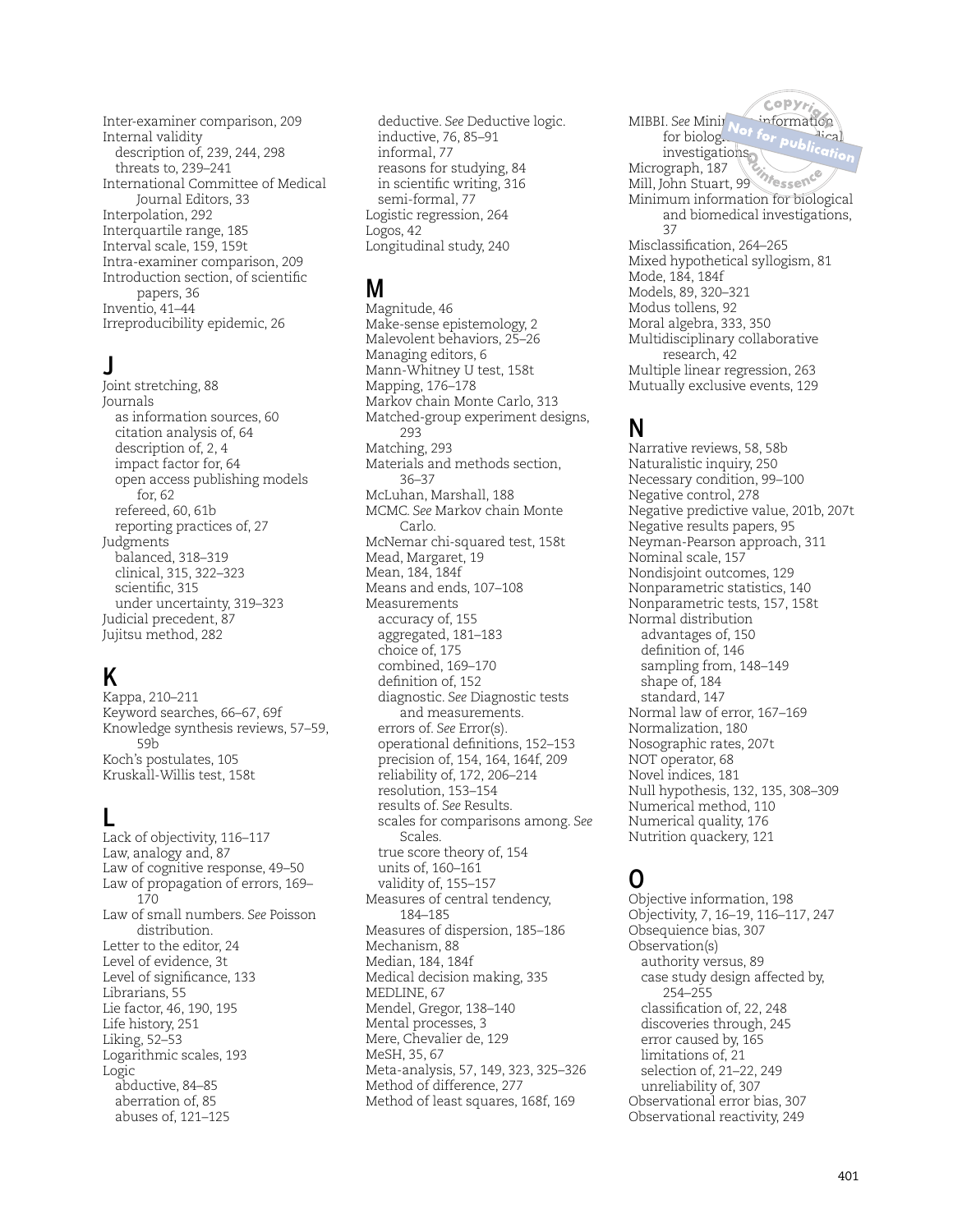Observational studies, 237, 271 Observation-description strategy advantages of, 248–249 case study, 254–255 case-series analysis, 255 in clinical interventions, 253–255 epidemiologic measures, 245 operational considerations for, 248 technologic influences, 249 weaknesses associated with, 249 Occam's razor, 93, 135 Odds ratio, 259 One-reason decision making, 332, 351 One-tailed tests, 137, 311 One-way ANOVA, 159t One-way sensitivity analysis, 344 Online profiles, 65 Open access, 62–63 Open data, 62–63 Open science, 62–63 Open-blind study, 284 Open-mindedness, 74 Openness, 25–29 Operational definitions, 152–153 OR operator, 67–68 ORCID, 65 Ordinal scale, 157–159, 158t Organizational schemes, 44 Organized skepticism, 14, 24 Origin fallacy, 122 Originality, 9, 15, 280 Outcome(s) in dentistry, 339t description of, 129–130 patient-centered, 339–340 probability of, 338 Outcome measures, 284 Outcome of interest, 105 Outcome variables, 22, 263 Overtreatment, 125

### P

*P* value, 135 Paired *t* test, 159t Pairing, 293 Papers. *See* Scientific papers. Parallelism, 189 Parameter, 140, 274 Parametric tests, 157 Parent population, 305 Parentheses, 69 Pareto's law, 167 Participatory action research, 251 Pascal, Blaise, 129 Passive voice, 16, 43 Pathologic science, 19 Pathophysiologic approach, 110–111 Pathos, 42 Patient-centered outcomes, 339–340 Pearson correlation coefficient, 209 Peer review, 60 Peer-review ratings, 5 Percent agreement, 210

Percent reproducibility, 212 Peripheral persuasion, 47 Personal accountability, 28 Personal errors, 166 Personal experience, 117 Perspective mania, 196 "Persuading with pap," 187–188 Persuasion, 46–49, 173 Phenomenology, 251 Physical model, 88 PICO, 56, 65–67, 336, 339 Placebo effect, 117–118, 124 Plato, 41 Pleiotropy, 102f, 102–103 Point-of-care tools, 59–60 Poisson distribution, 140–142 Population definition of, 184, 305 of known dispersion, 147–148 target, 305, 307 variability in, 185 whose dispersion is not known "a priori," 149 Population overlap, 308 Positive control, 278–279 Positive predictive value, 207t Positivism, 29, 95 Post hoc, 123 Posttest likelihoods, 201b Posttest probability, 207t Pragmatic model, of reasoning, 8 Pragmatic trials, 238 Pre-appraised clinical tools, 59–60 Precision, 154, 164, 164f, 209, 279 Predictive validity, 155 Pre-experimental designs, 298–299 Premises, 74, 82 Pretest probability, 201–202, 207t Prevalence, 201b, 205, 245 Price index, 326 Principal principle, 48 Principle of Least Effort, 2 Principle of social proof, 52 PRISMA, 58, 59b Probabilistic cause, 100 Probability calculations, 129–130 classical, 129 conditional, 130, 205–206 conditions associated with, 205 definition of, 129 frequentist, 129 history of, 129 measuring, 205 subjective, 129 Probability density, 145 Probability distribution, 133–134 Problem solving, 88 Profiles, online, 65 Proof by exclusion, 124 Proof of elimination, 124 Propagation of errors theorem, 169–170 Proportion agreement, 210 Prospective cohort study, 238

**Copy** Psychologic studi  $P$ tolemy, Claudius,  $N$ Public Library of Science,  $\circ$ Publication <sup>7</sup>esser authors, 4, 7–8 description of, 23 editors, 5–6 nonrefereed journals, 5 readers of, 8 refereed journals, 5 referees, 5–8 Publishing pressure, 17, 27 PubMed, 69–70, 70f PubMed Central, 62 Pure hypothetical syllogism, 81 Pure research, 280 Purposive sampling, 250

### Q

QALY. *See* Quality adjusted life years. QAPY. *See* Quality adjusted prosthetic years. Quackery, 115, 120–121 Quacks complementary and alternative medicine, 115–116 definition of, 114–115 lack of objectivity, 116–117 personal experience used by, 117 strategies and tactics, 118–119 Qualitative data, 250 Qualitative methods, 252–253 Qualitative observations, 22–23 Qualitative research, 251–252, 252t Qualitative studies, 29, 95 Quality adjusted life years, 341 Quality adjusted prosthetic years, 341–342, 345 Quality of results, 175–176 Quantitative observations, 22–23 Quantitative research, 250, 252t Quasi-experimental designs, 236– 237, 298–299 Quincunx, 168

### R

Random error, 164, 167, 279 Random experiment, 129 Random sampling, 250 Random variable, 130 Randomization, 275–276, 291–292 Randomized block test, 159t Randomized controlled trials, 235– 236, 291–292, 299–300 Range, 185 Ratio, 161, 170, 181 Ratio scale, 159t, 159–160 Rational appeal, 42 Rationality, 74 Rationalization trap, 48 Readers, 8 Real world research, 250–251 Realism, 21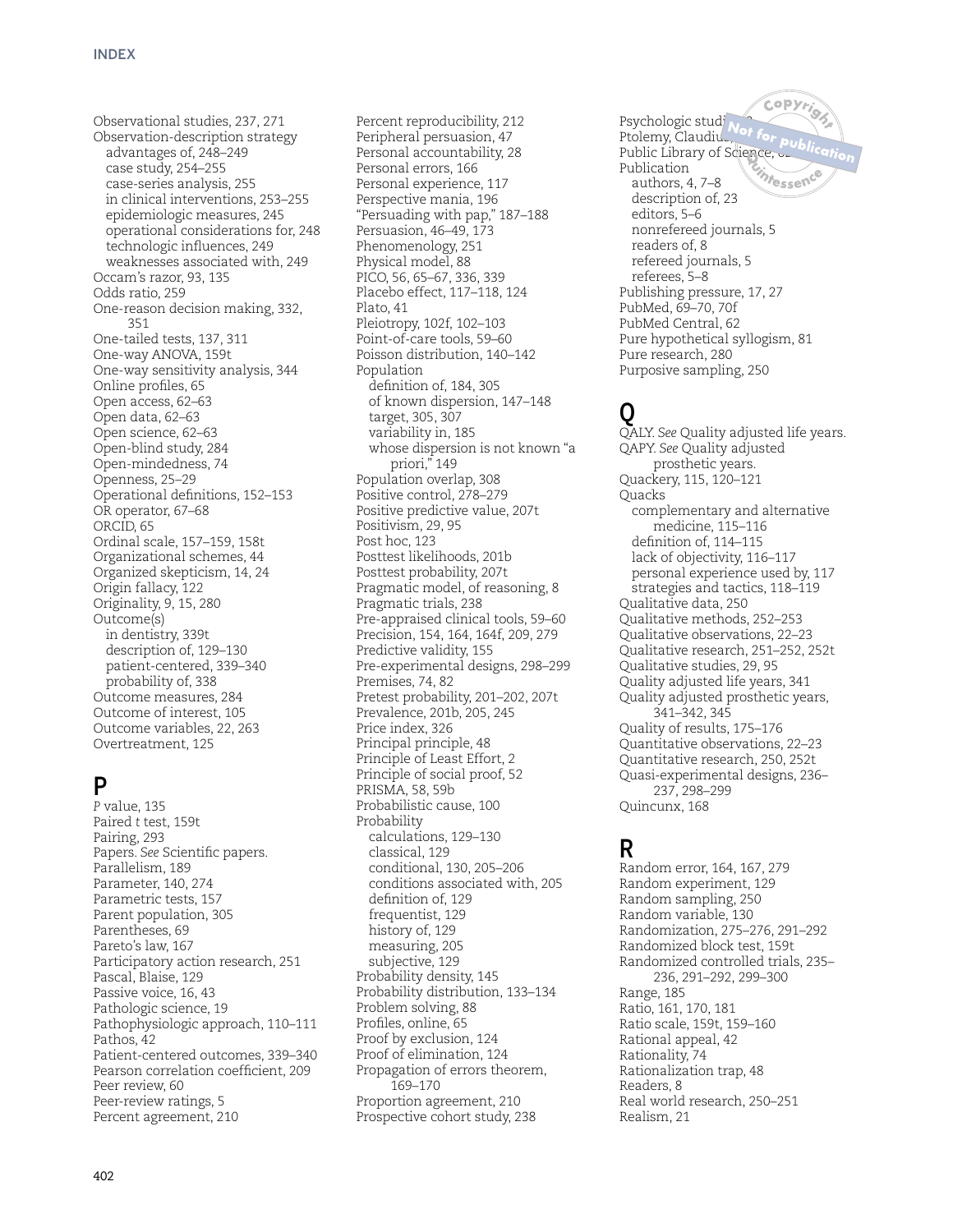Reasoning by analogy, 87–88 types of, 8 Reciprocation, 51 Recognition, 15 Reconstruction experiment, 290 Red herring, 50 Reductionism, 122 Referee(s) authors versus, 7–8 description of, 5–6 Refereed journals, 4, 60, 61b Reference distribution, 133 Reflexology, 121 Regression correlation versus, 261–264 description of, 118, 241 Regression models, 272 Relative frequency histogram, 131, 131f, 133, 134f, 136f, 141f Relevance, 176–178 Reliability definition of, 206 of measurements, 172, 206–214 validity versus, 207, 208f, 213 Reliability coefficient, 212 Repeatability index, 210 Repeated conjunction, 99 Repetition, 25, 28 Replication, 213 Reporting bias, 118 Reporting practices, 27 Representativeness heuristic, 322 Reproducibility description of, 10, 18 lack of, 26 lack of incentives for, 26–27 openness and, 25–29 personal accountability in, 28 plans to enhance, 28 Reproducibility crisis comments regarding, 28–29 defective reporting of methodology, 27 hypercompetition, 27–28 lack of incentives, 26–27 multifactorial reasons for, 26–28 seriousness of, 26 Reproducibility ratio, 212 Research. *See also* Experiment(s). discovery-based strategies, 235 experimental, 280–281 external validity of, 242–243 funding of, 18, 232–234 internal validity, 239–241 niche for, 233–235 non-experimental design of, 235 open access, 63 pre-experimental design of, 236 problems associated with, 242–243 qualitative, 251–252, 252t quantitative, 250, 252t quasi-experimental design of, 236–237 real world, 250–251

study designs, 238–239 subjects for, 238–239, 241, 285 variables, 286 Research proposal, 233, 235 Research question, 132 Residual sum of squares, 169 Residuals, 262–263 Resolution, 153–154 Response bias, 38, 307 Response variables, 263 Results. *See also* Data. bias effects on, 166 comparisons, 176 confidence intervals used to predict, 149 frequency of, 136 goodness of fit, 138–142 in illustrations. *See* Illustrations. integrity, 173–175 location of, 136 presentation of, 173–196 quality of, 175–176 relevance of, 176–178 in tables, 186 Results section, of scientific papers, 37–38 Retaliation, 16 Retrospective cohort study, 238 Rhetoric canons of, 41–46 decision making and, 40 dispositio, 44 elocutio, 44–45 inventio, 41–44 medieval versus contemporary, 43b overview of, 40–41 in scientific papers, 23 Risk factors, 270 Risk of error, 133

### S

Sackett's diagnostic tests for causation, 105–106 Sample definition of, 133 from normal distribution, 148–149 from population of known dispersion, 147–148 from population whose dispersion is not known "a priori," 149 Sample size, 148f, 265, 303–304 Sampling, 243, 250 Sampling bias, 307 Sampling space, 129 Scales deceptive uses of, 192–194 interval, 159, 159t logarithmic, 193 nominal, 157 ordinal, 157–159, 158t purpose of, 157 ratio, 159t, 159–160 Scarcity, 53

**Copy** Science, 2, 10 Scientific arguments for Scientific discovery, 8x-00 Scientific judgments, 315<br>Scientific literature Scientific literature citation analysis used to evaluate. *See* Citation analysis. growth rate of, 3 meta-analysis of, 149 review of, 4 Scientific method common sense and, 13 hypothesis, 23 objectivity. *See* Objectivity. observations, 21–23 statistics and, 301 storybook version of, 20–25 Scientific misconduct, 28 Scientific papers abstract, 34–36 acceptance date for, 34 active reading and, 32–33 authors of, 33–34 collaboration on, 16 comparisons in, 176 components of, 33–38 date of acceptance for, 34 date of submission for, 34 definition of, 3 discussion/conclusions section of, 38 evaluator of, 10 importance of, 10 introduction section of, 36 materials and methods section of, 36–37 multi-authored, 16 objectivity in, 7 originality of, 9 publication of, 23 purposes of, 44, 173, 235 questions to ask about, 9–11 reproducibility of, 10 results section of, 37–38 rhetoric in, 23 style of, 23 submission date for, 34 suitability of, 4 systematic approach to analyzing,  $\mathfrak{D}$ title of, 33 truthfulness of, 9–10 writing style for, 7 Scientific taste, 10 Scientific theories, 87 Scientific writing, 45, 316 Scientist behavior aberrant, 17–18 collaboration, 16 everyday life, 14 motivators of, 15 objectivity. *See* Objectivity. principles of, 14–15 traditional portrayal of, 15 Segmented regression analysis, 299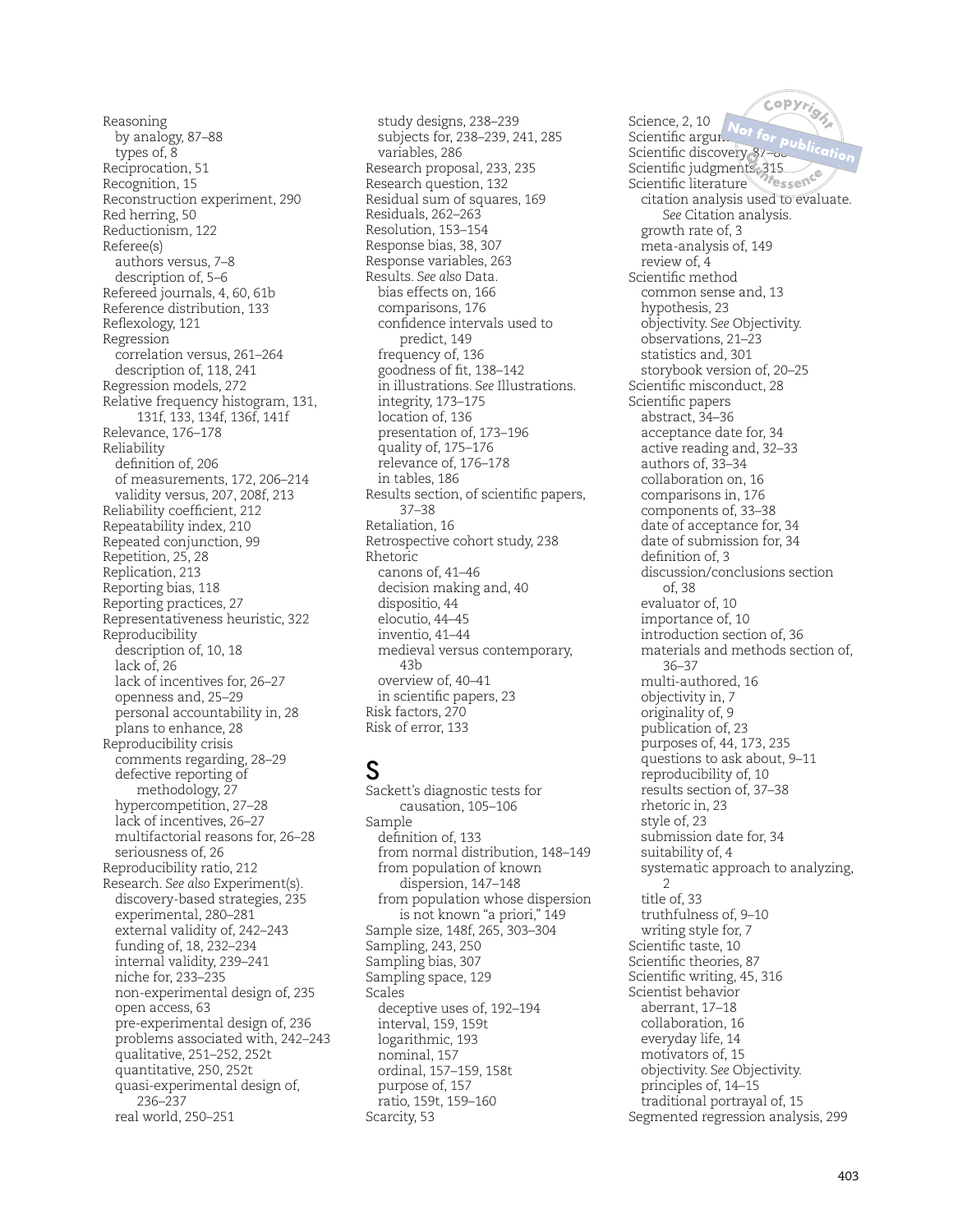Selection bias, 269, 306 Self-censorship, 52 Semi-formal logic, 77 Semi-log plot, 193–194 Sensitivity, 201b, 207t Sensitivity analysis, 343–345 Sign test, 158t Significance level, 133 Significant digits, 186 Silver amalgam replacement, 121 Simpson paradox, 181 Snow job, 51 SOAP format, 198 Soapbox effect, 50 Social validation, 52 Special pleading fallacy, 122 Specificity, 201b, 207b Split-mouth design, 298 Square of opposition, 79, 79f Standard(s) changing of, 9 correlational experiments involving humans, 269–270 of the field, 318 Standard deviation, 154, 170, 185 Standard error, 148, 185–186 Standard error of measurement, 212 Standard normal distribution, 147 Statistical adjustment, 264 Statistical data. *See* Data. Statistical generalization, 302 Statistical inference as inductive argument, 302–305 description of, 131 error, 137–138 features of, 138 hypothesis testing, 131–137 nonparametric, 140 one-tailed versus two-tailed tests, 137, 311 Statistical modeling, 270 Statistical power, 125 Statistical regression, 241 Statistical tests differences in conditions, 323–324 nonparametric, 158t types of, 158t validity of, 155–157 Statistics definition of, 128 descriptive, 128, 305 inferential, 128, 305 nonparametric, 140 ongoing development of, 150 reporting of results, 135 resources for, 143 rules for, 311 scientific method and, 301 Stereotype threat, 157 Stratified randomization, 291 Structured abstract, 35–36 "Structured discussion," 38 Student distribution, 149 Subgroup analysis, 181 Subject heading searches, 66–67, 69

Subjective information, 198 Subjective probability, 129 Subjects, 238–239, 241, 285 Submission date, for scientific papers, 34 Success fallacy, 124–125 Sufficient condition, 99–100 Sum of squares, 169 Suppressed premises, 82 Surrogate variables, 22 Surveys, 38, 238, 258–265 Syllogisms categorical, 80–82 categorical statements, 79–80 definition of, 78–79 disjunctive, 82, 135 mixed hypothetical, 81 pure hypothetical, 81 Synthetic approach, 282 Systematic errors, 164, 165–166, 279 Systematic reviews, 3, 57–59, 58b

### T

*t* distribution, 149 *t* test, 159t Tables, 186 Target population, 305, 307 Technical quality, 175–176 Temporal proximity, 98 Temporality, 98–99 Temporary abandonment principle, 281 Testability of hypotheses, 93, 116 Tests. *See* Diagnostic tests and measurements; Statistical tests. Textbook errors, 25 Theory, 87, 113 Threshold approach, to decision analysis, 202, 202f Title, of scientific papers, 33 Transfer method of research, 280 Transferability, 250–251 Treatment(s) anecdotal evidence, 110 approaches to, 110–111 cause-effect reasoning and, 105 complex, 118 definition of, 200 ineffective treatments appearing successful, 117–118 numerical method, 110 pathophysiologic approach to, 110–111 personal experience about, 117 questions about, 111–112 variability of conditions, 118 Treatment allocation bias, 307 Triangulation, 251 Trimming, 17 True biologic variation, 171 True control, 278 True experimental design, 237, 298–299

ϾϙϷϒϧ True-negative rate. **Specificity.** True-positive rature. Truncation, 68–69 Trust, 16, 91 Tu quoque argument, 122ssen Tufte's evaluative ratios for graphs, 189–190 Two-factor ANOVA, 159t Two-tailed tests, 137, 311 Two-way ANOVA, 158t Type I error, 138, 138t Type II error, 137, 138t

### U

UFO fallacy, 124, 307 Ullrich's Index of Periodicals, 4 Uncertainty description of, 149, 279–280, 337–339 judgments under, 319–323 Unidimensional data, 195–196 Uniform biologic response, 99 Uniform distribution, 145 Unintentional bias, 18–19 Units, 160–161, 309–310 Universalism, 14 Utility, health-state, 340–341 Utility value, expected, 341–344, 349

### V

Valid, 85 Valid categorical syllogism, 80 Validity external, 242–244, 298 internal. *See* Internal validity. of experiments, 280 of statistical tests, 155–157 reliability and, 207, 208f, 213 Value judgments, 339 Variability biologic, 154, 208 from examination equipment and environment, 208 examiner, 209–214 reporting, 208–209 Variables confounding, 101, 260, 263 continuous, 145 dependent, 274–275 discrete, 130, 145 independent, 274–275 outcome, 263 response, 263 Variances, 154, 171 Venn diagram, 129, 130f Visual analog scale, 340f, 340–341 Volunteer bias, 306

### W

Walton, Douglas, 77, 87 Washout period, 298